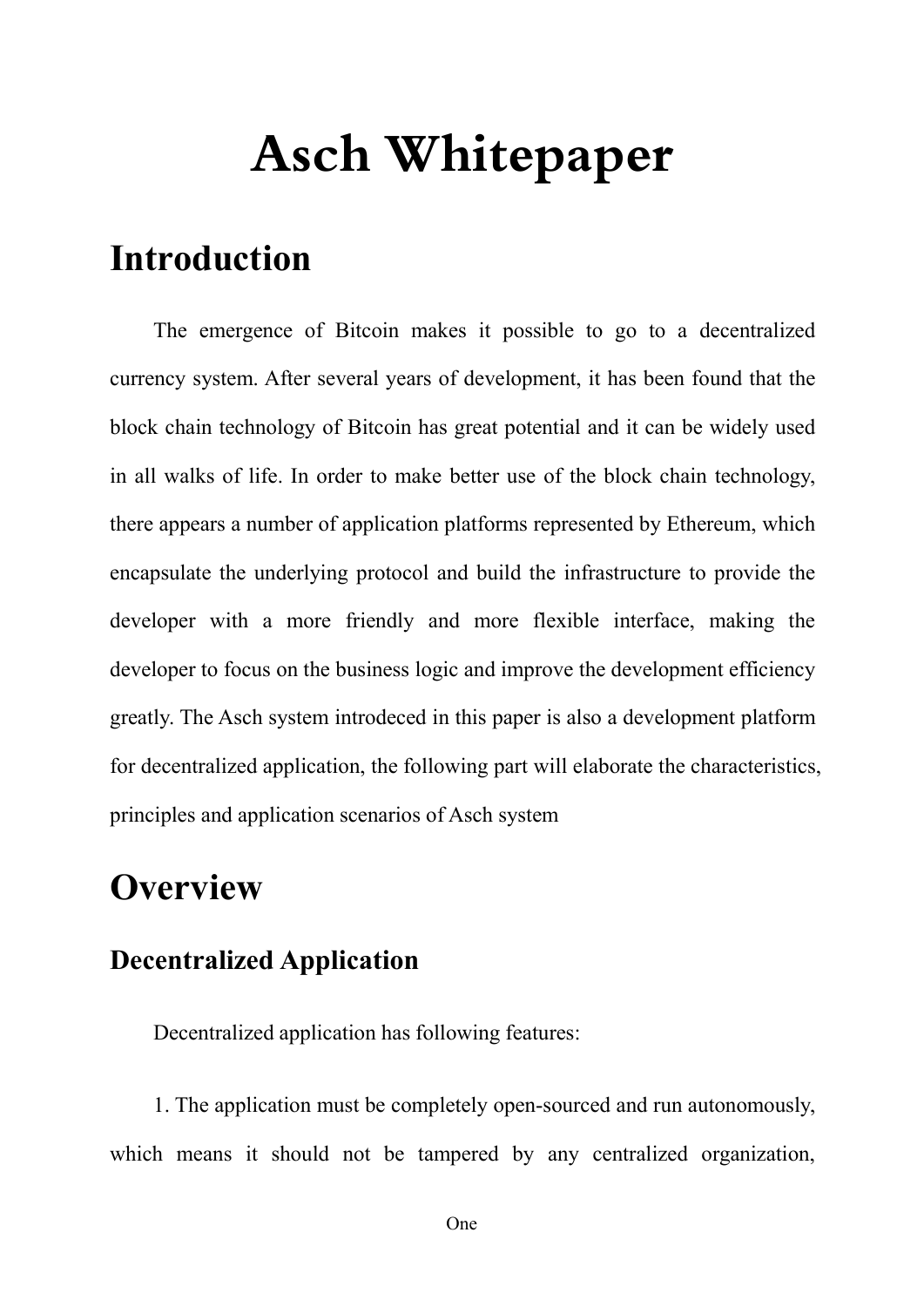institution or individual. It can be revised to respond to the market requirments, but to the revision must be recognized by all users.

2. The application data should be stored in a distributed network that has to be secure, open, and redundant in order to avoid data manipulation and single node failure.

3. Application users need tokens to access, and application contributors can get tokens as rewards.

4. The application must apply a value-proved cryptographic algorithm to generate tokens.

The centrality application can invest the development of the application by authorizing stakeholders of the system, thus providing the potential for self-sufficiency. These kinds of application also have the advantages such as publicity, security, and no need to trust. Therefore, it is not strange that decentralized applications will have promoting prospectin following fields: payment, data store, cloud computing, e-business, and etc, and it is even possible that the value created by those applications will exceed the market value of giant international company such as VISA, Dropbox, or Amazon.

#### **About Sidechain**

Blockchain is a well-ordered collection of data blocks generated by using

Two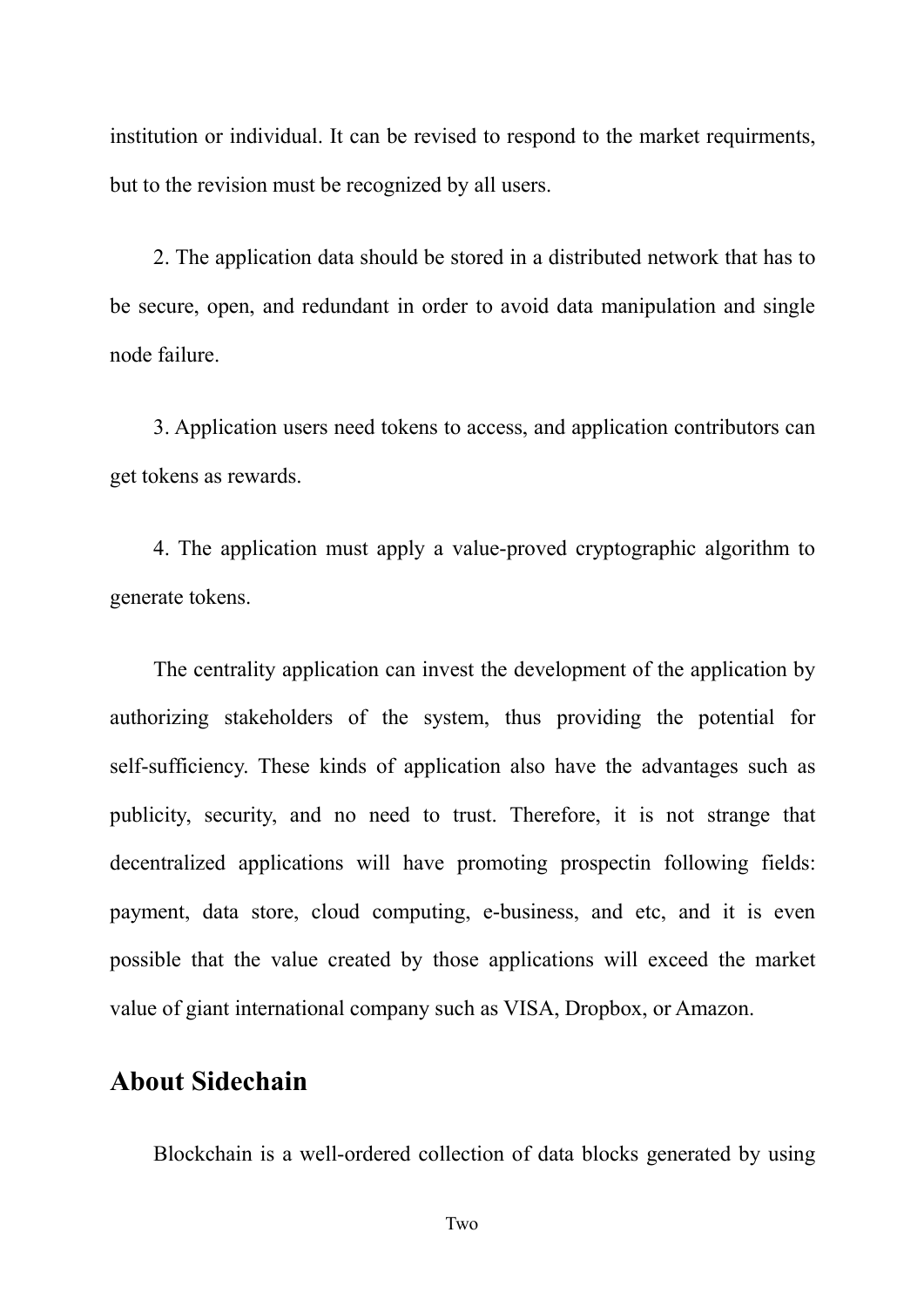cryptographic algorithm. Each block of data contains an amount of network transaction information which is used to validate the authenticity, as well as generate the next block. To a normaluser it looks like a public ledger on which every single transaction will be recorded, and to anapplication developer it looks like a distributed database, which features are decentralized, open, self-autonomy, and tamper-resistant. The blockchain presents a very tight relationship with decentralized application which makes it very suitable for storage.

As a specific blockchain, the sidechain applies a "SPV (simplified payment verification) Pegged" technology to achieve the goal that the user's asset can be transferred from one blockchain to another, which means users can use their current assets to utilize the new cryptocurrency system. There will be no need to worry about the disadvantage of Bitcoin that is hard to adapt the innovation and meet the new request. What need to be done is just create a sidechain and link it to the mainchain of Bitcoin. By inheriting and reusing the powerful blockchain of Bitcoin, other issues such as liquidity shortage and market fluctuation, often occurred when a new currency is introduced, can be averted. Furthermore, since the sidechain is a isolate individual system, any severe failure will only impact the sidechain itself instead of the whole blockchain, thus significantly reduce the risk and cost of innovations.

#### **About Asch Platform**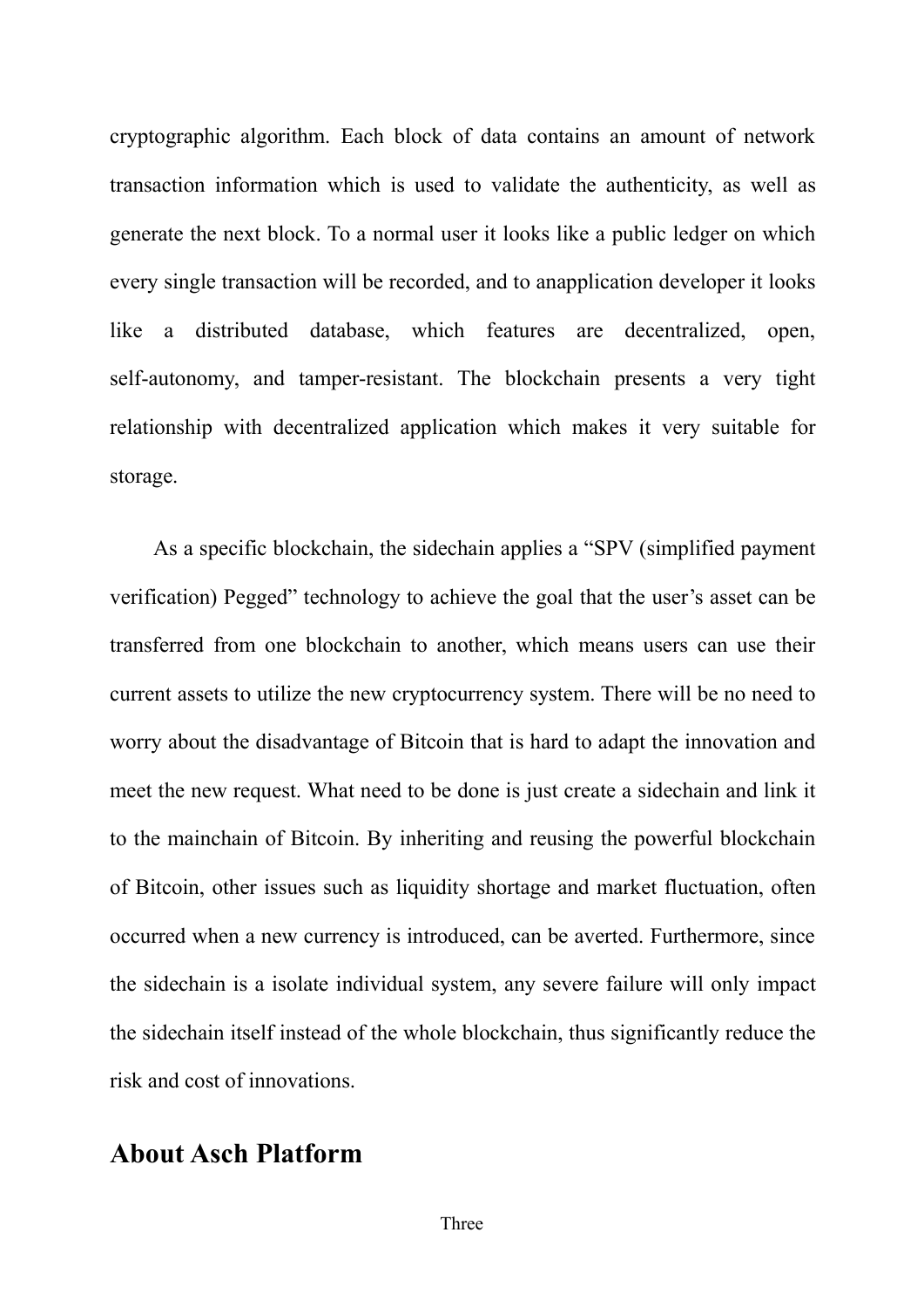Asch is a decentralized application platform, providing a series of SDK and API to help developers creating decentralized applications based on JavaScript and sidechain technology. By providing a whole set of industry standard solutions including customized sidechain, smart contracts, application hosting, and etc., Asch intends to offer an easy-to-use, fully functional and plug & play ecosystem, by which developers can rapidly iterate their JavaScript applications, and easily deploy them into application store built in the system. These application can be smoothly downloaded and executed by every node and user located in everywhere of this ecosystem. The whole process will be secured by the Asch sidechain consensus network.

On the other hand Asch itself is also a fully opened, decentralized application, which has its own cryptocurrency known as XAS.XAS is capable of interfacing with sidechain or any decentralized application (DAPP) through "two-way peg" mechanism so that it can be the bridge or media for the asset transition among all DAPPs, and to achieve that purpose, the XAS will be sold to the investors before the deployment of the system. Once the Asch system is published, it will not under the control of the core development team, but the stakeholders of the system and the owners of XAS.

# **Who Should Use Asch Platform**

Apart from some basic services, Asch platform also provides technology and toolkit support, whose main target audiences are as follow: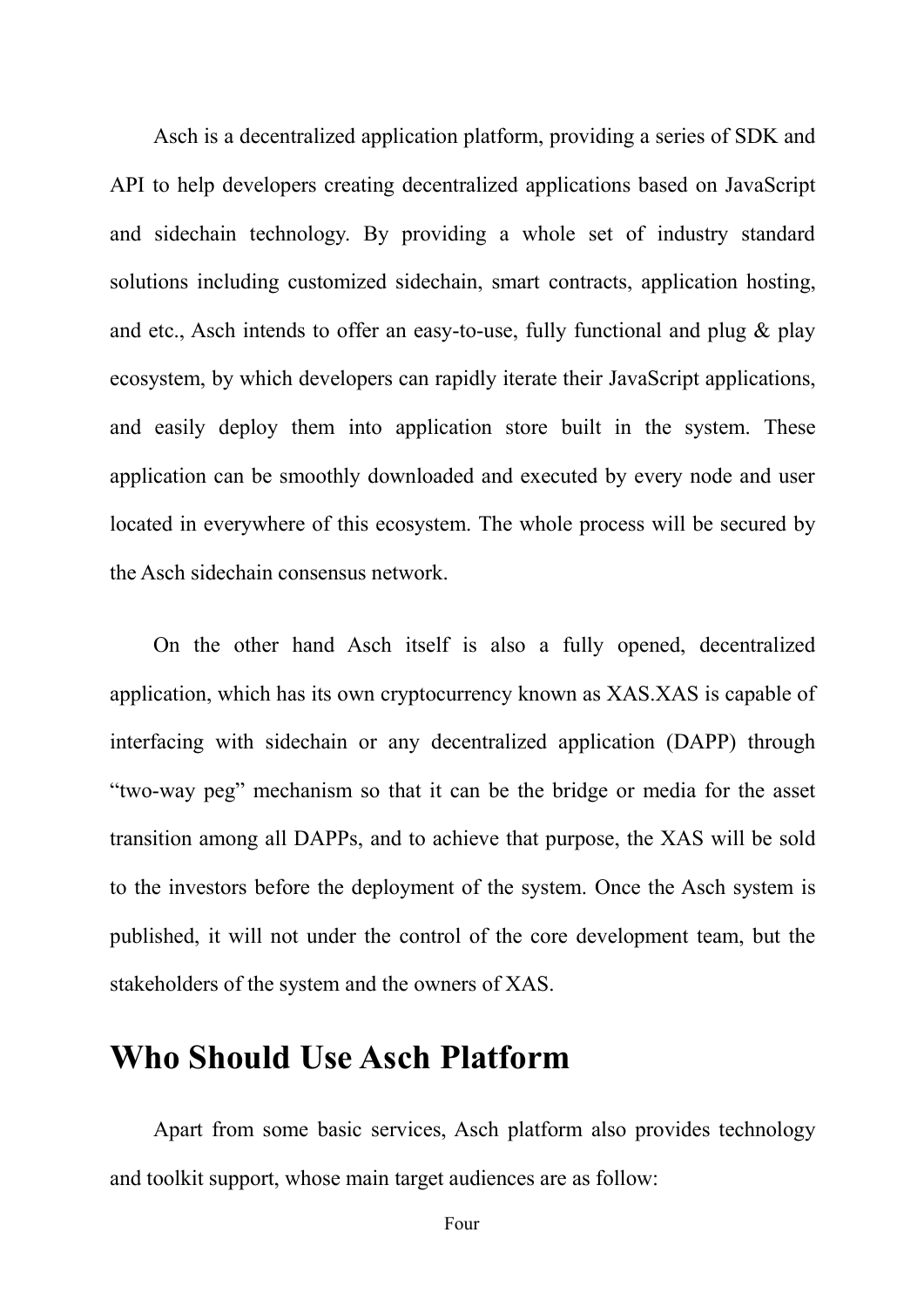#### **Developers**

Developers can create and deploy DAPPs in Asch platform by following the criteria of application development and business activities. The business model of these DAPPs may be free or fixed price, or pay with value added service. It is all up to the developers themselves.

#### **Enterprises**

The tools provided by Asch platform can be used to create a complete blockchain easily, and more importantly, this blockchain can be pegged into main chain of Asch platform or even the blockchain of Bitcoin, thereby connected with well-developed cryptocurrency. It is a very attractive feature that is suitable for small and medium enterprises (SMEs) especially start-up companies.

SMEs can utilize blockchain technology to provide the information and data that were enclosed inside companies or Internet in the past, and to connect with the system data owned by authority so that they canenhance the business transparency and improve the companies' image. Consequently more trustiness can be brought to the investors and financial institutions to make it easy to get the funds or contracts.

It is inevitable for SMEs to public their business information. SMEs found it is difficult to prevent social community to know their secrets. Therefore we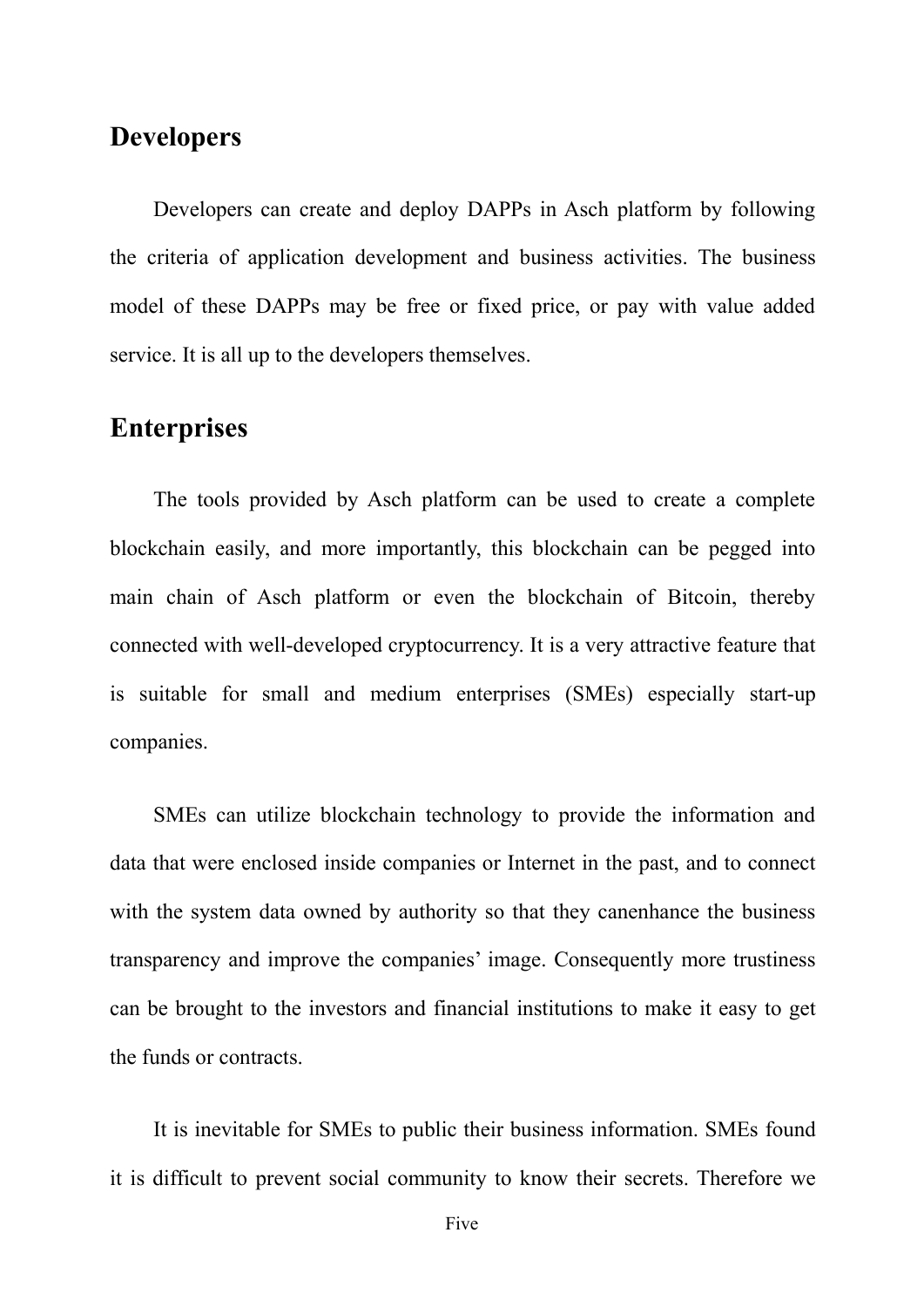can assume that blockchain will play a vital role in SMEs everyday business activities.

#### **Normal users**

Normal users can download, install and use numbers of decentralized applications through Asch built-in app store, which is similar with application store in current smart phone. Asch system supports different kinds of decentralized application on which Normal users can make profit by contributing the program or content. It is possible for developers and users to create a vivid ecosystem together.

# **Design Philosophy**

### **Turing-Completeness Scripting vs Sidechain**

The scripting engine is a highlight in design of Bitcoin on which not only can transfer the currency but can realize the smart contracts such as multi-signature, escrow and arbitration, and gambling. Bitcoin's scripting system, however, applies a concise design setting a series of limitations due to the consideration of security and difficulty of implementation, for example, it cannot support loop, or must strict the length of its scripts, or only supports limited numbers of standard transactions.

The most attractive characteristic of Ethereum is that it significantly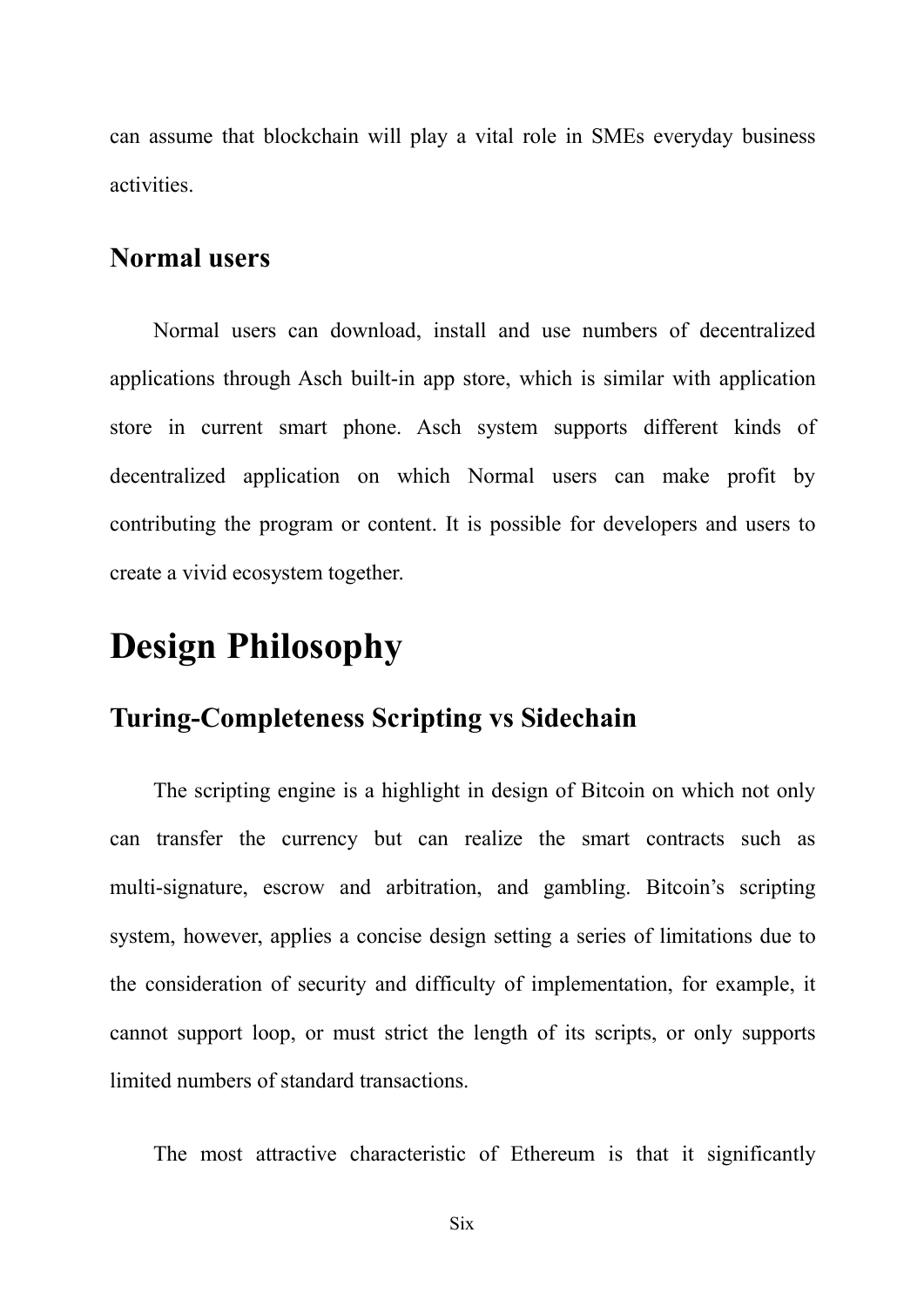expands the scale of functionality of this scripting engine. In detail, Ethereum adds several instructions such as reading blockchain, charging, jumping, etc., as well as releases the limitation of the invoke depth of stacks and functions, and length of the script. Ethereum claims that its scripting engine is Turing-completeness by which developers can carry out almost any computation that can be represented by mathematic model.

Although with Ethereum, expanding script became a prevail approach of decentralized application platform, it still has one disadvantage that cannot be ignored: the application itself and the data generated by it have to be stored in the same blockchain, which makes the blockchain grows extremely rapidly. Ethereum tried to slow this trend down by optimizing or compressing the program code and data, but still cannot solve the problem completely. Moreover, since those applications based on scripting have to share the same ledger, some parameters, i.e., created-time of blockchain, cannot be changed, which prevents developers from customizing the application.

Sidechain mechanism, in contrast, deals with scalability in another way. Every sidechain is running in a different distributed network node, having separate users, investors and development team. This partition-like solution has resolved the blockchain expansion problem, and has made every application has its own ledger, on which the consensus mechanism, block parameter, and transaction mode can be customized. For this reason, we believe sidechain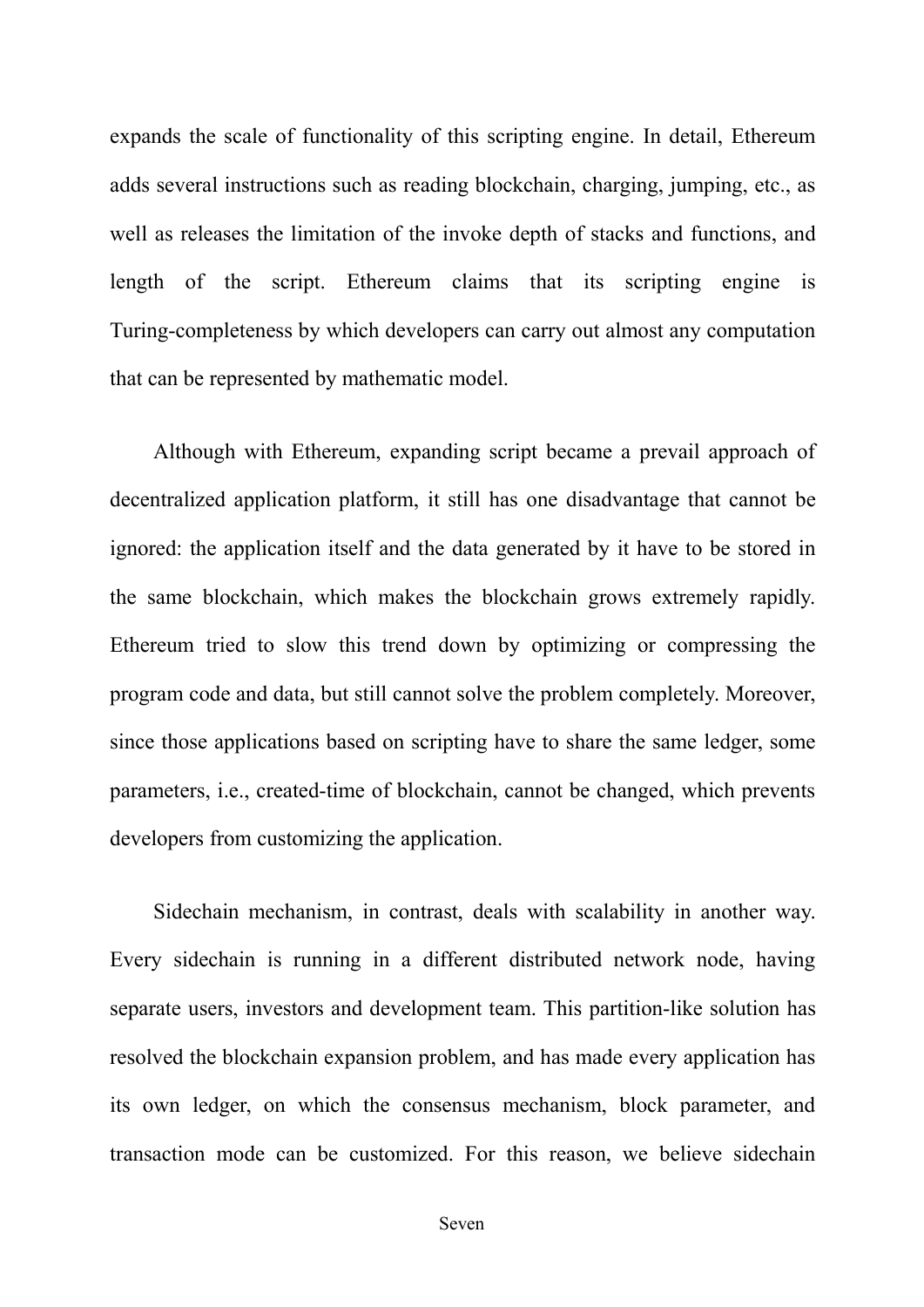mechanism is a lower-cost, more flexible and easier to use solution than a Turing-completeness transaction scripting.

#### **Account vs UTXO**

Within Bitcoin and derived systems, there is no so-called "account" to save the user's balance. The balance has to be dealt with by the transition of the whole transaction system's status. Let's introduce a new term, UTXO, standing for unspent transaction outputs. Every UTXO has its own nominal price and its owner and each transaction has multiple inputs and outputs. Each input includes a reference of current UTXO and a cryptographic signature generated by private key related to owner's address. If a user own this private key, he/she can consume the value of this UTXO, in other words, the balance this user has is the sum of the currency value of all the UTXO related to the user's private keys. The main advantage of UTXO is high level privacy, which means the user can generate a new address for each of his/her transaction so that he/she cannot be traced. It is a great thing for a currency involved in transaction, but to variety of DAPPs, it is not sure. Compare to UTXO, account has following benefits:

1. Space efficiency. For instance, it will take a user 300 bytes space when he/she has 5 UTXOs:  $(20+32+8)$  x 5 = 300 bytes (20 bytes for address, 32 bytes for transaction No., and 8 bytes for transaction amount). Meanwhile if using account, the storage space will be limited to 30 bytes:  $20+8+2=30$  bytes (in this case, 20 bytes for address, 8 bytes for balance, and 2 bytes for random number).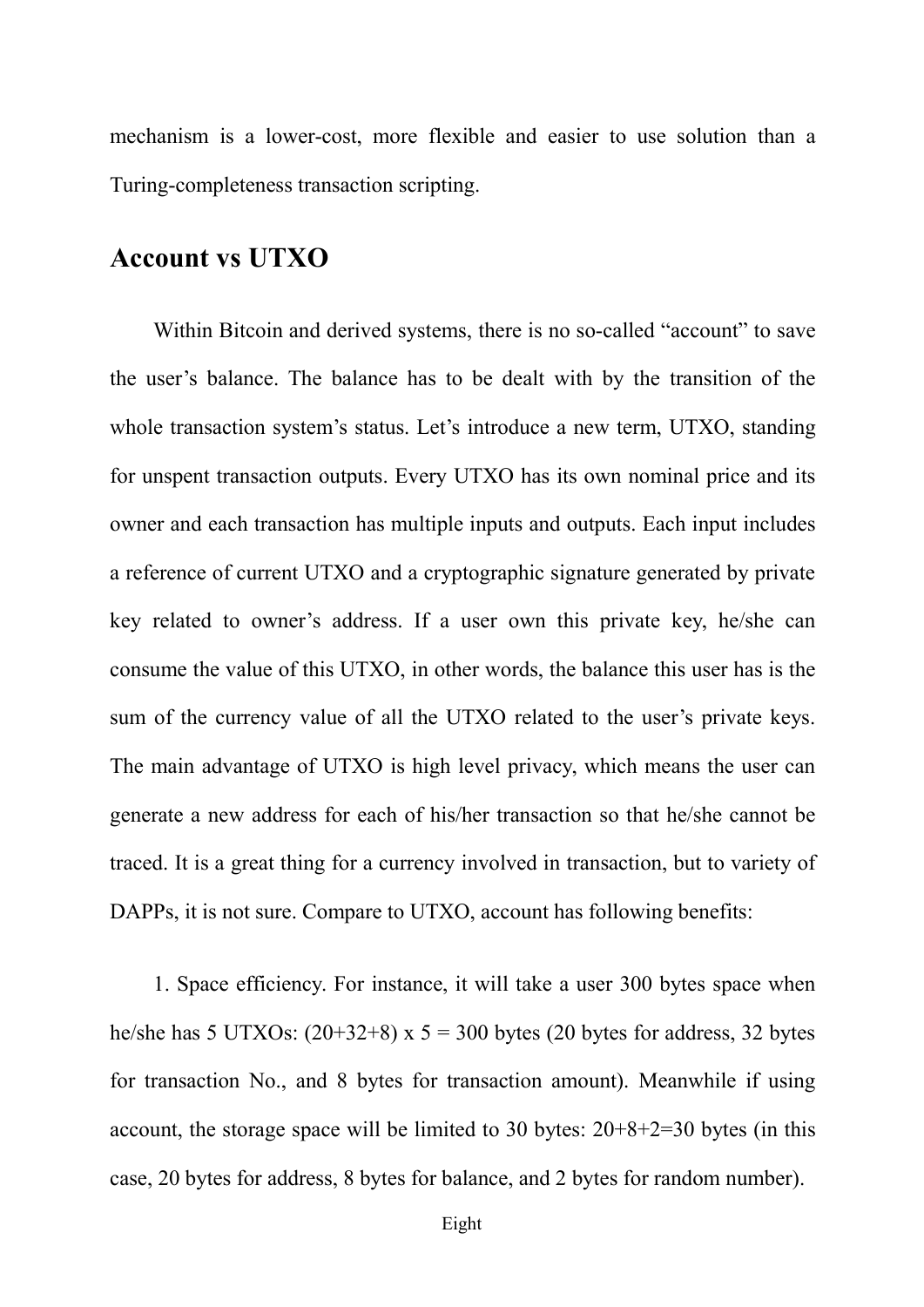2. Easy to monitor. Due to the account, the cryptocurrencies are easy to recognized, since all we have to know is the account that the currency is coming from.<br>3. Simple, easy to code and understand.

4. Referring in a fixed time. A light client can access all the data in a user's account in a fixed time, while with UTXO system, the access time will change once there is a transaction.

Asch platform is not a pure currency system because it has to contain various applications. In general, account mechanism is a better option under this circumstance.

#### **Relational Database vs Non-relational Database**

At present most blockchain system choose to use lightweight non-relational databases, such as Berkeley DB, LevelDB, and so on. Usually these kinds of database support some simple data structures, like B-tree, hashtable, queue,etc. and they are not able to manipulate data through SQL. Generally non-relational database is good enough at the application of cryptocurrency system, but speaking of application platform, it is not the case, especially when we talk about finance, bank, e-commerce and so on. Within these fields, the relational database is wildly used because of its following advantages: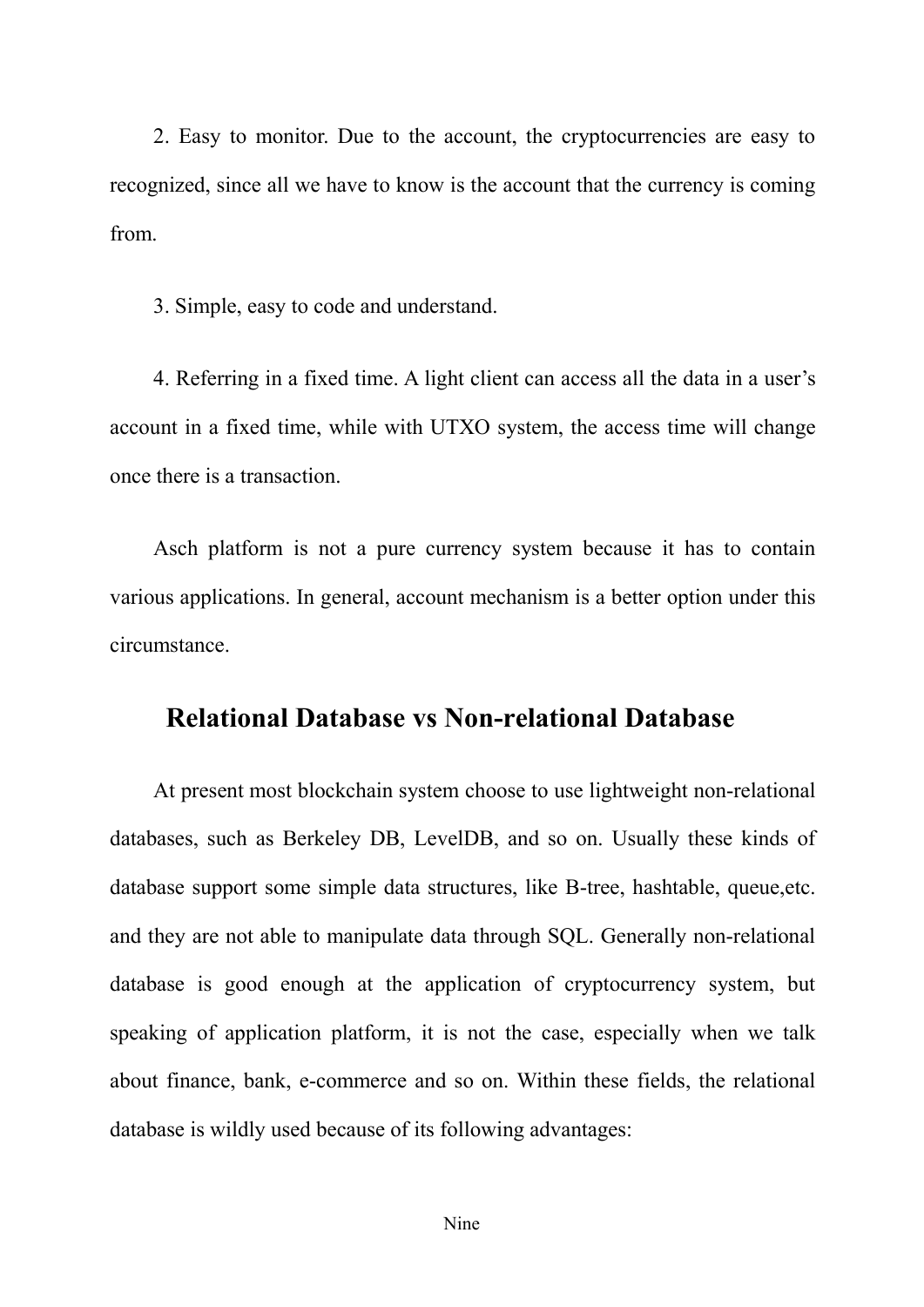- 5. Transaction processing
- 6. Very low cost of data updating
- 7. Capability of complex query (using join, for example)

We decide to adopt SQLite, a high-performance lightweight embedded rational database. SQLite can support up to 2T data volume, and the data file can be shared smoothly among different byte order machines. The most attractive feature is SQL, which is very suitable for DAPP developers.

# **System Highlights**

### **Ease of Use**

### **Development Language**

Developers can use JavaScript and numerous npm libraries to create their application. Unlike C++ and stack script for Bitcoin and new Solidity for Ethereum, JavaScript is more popular, has wilder audience, and is easier to master. Furthermore, by introducing relational database, Asch platform make decentralized application development more like coding traditional web application, hence it become the easiest way among all the current development approaches.

## **Toolkits**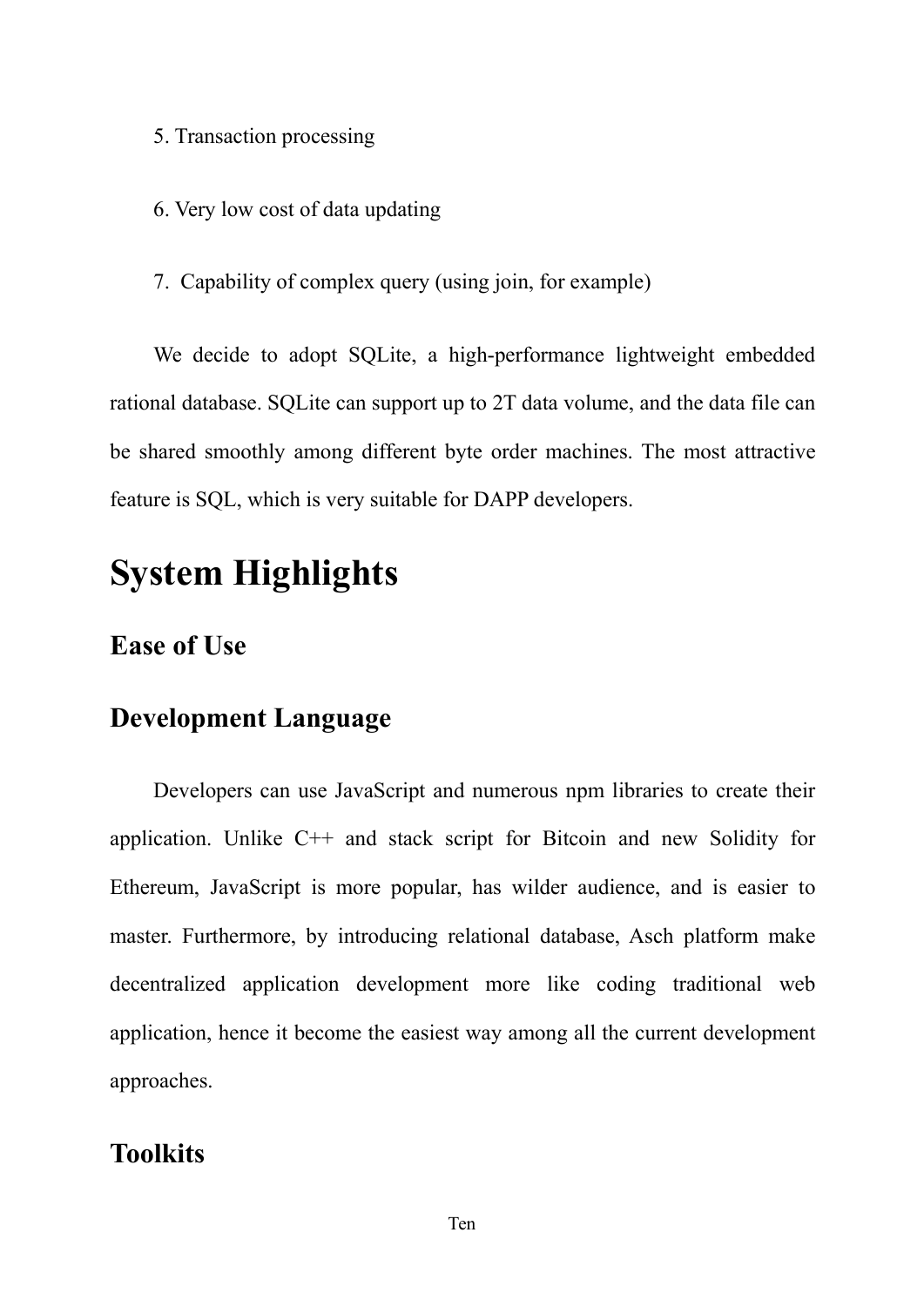Asch system provides a command-line tool to rapidly create a sidechain on which any kind of applications can be created and deployed. Also the system provides a series of API, involving consensus mechanism, strong random number, database, and cryptography, to help users creating complex smart contract applications.

#### **Deployment**

To deploy the applications, all the developers need to do is committing their DAPPs onto Github, and registering in web wallet or light wallet. After that DAPPs will be presented in App store to download.

### **Flexibility**

Developers can freely customize all parameters in their sidechain, such as generating speed of block, transaction type, and transaction fee, etc., even can carry out a new consensus mechanism, for example, developers can use the POS or POW to replace the default DPOS

#### **Security**

One well-known highlight of Asch system is a consensus algorithm based on improved DPOS, in detail, the system embedded a high-performance Byzantine fault tolerance algorithm upon original DPOS hence significantly reduce the possibility of network forks. As long as there is no more than  $1/3$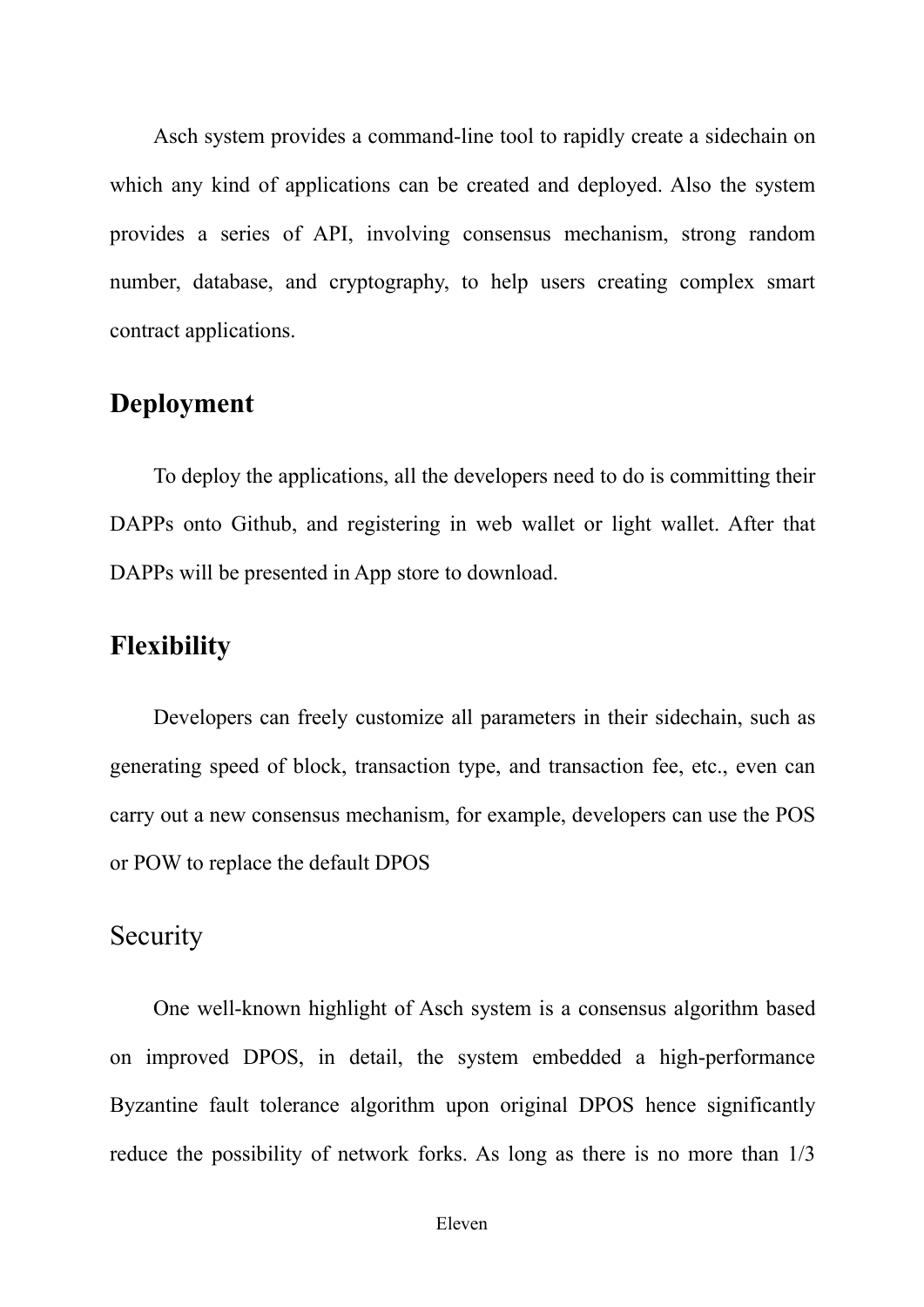nodes which are attempting to attack together, the system will not fork, so that the risk of double payment will be avoided. Secondly, Asch system closely examined every detail with security consideration, such as passphrase hint based on BIP39 algorithm, second secret, and multi-signature, etc.

# **Technique Specification**

# **Consensus Mechanism**

The consensus mechanism used by Asch system is based on DPOS, a mechanism of delegates vote, but applied an optimized variant algorithm of PBFT, which can make loyal nodes reach an agreement, i.e., not fork, in  $O(n^2)$ message complexity and  $O(1)$  time complexity when  $t \le n/3$ . Here "t" refers to the number of Byzantine node (on which any situation can happen, such as network delay, machine shutdown, or malicious attacks) and "n" refers to the number of all nodes.

#### **Delegates vote**

The delegates vote mechanism of Asch is similar with the one of DPOS, which is composed of 101 delegate nodes. A delegate is a trustful account voted by community, and 101 delegates who have the most votes are allowed to running the nodes which maintain the network and generate the blocks. Those accounts who cannot be the top 101 are called "candidates", who can be delegate once they get enough votes to become the top 101.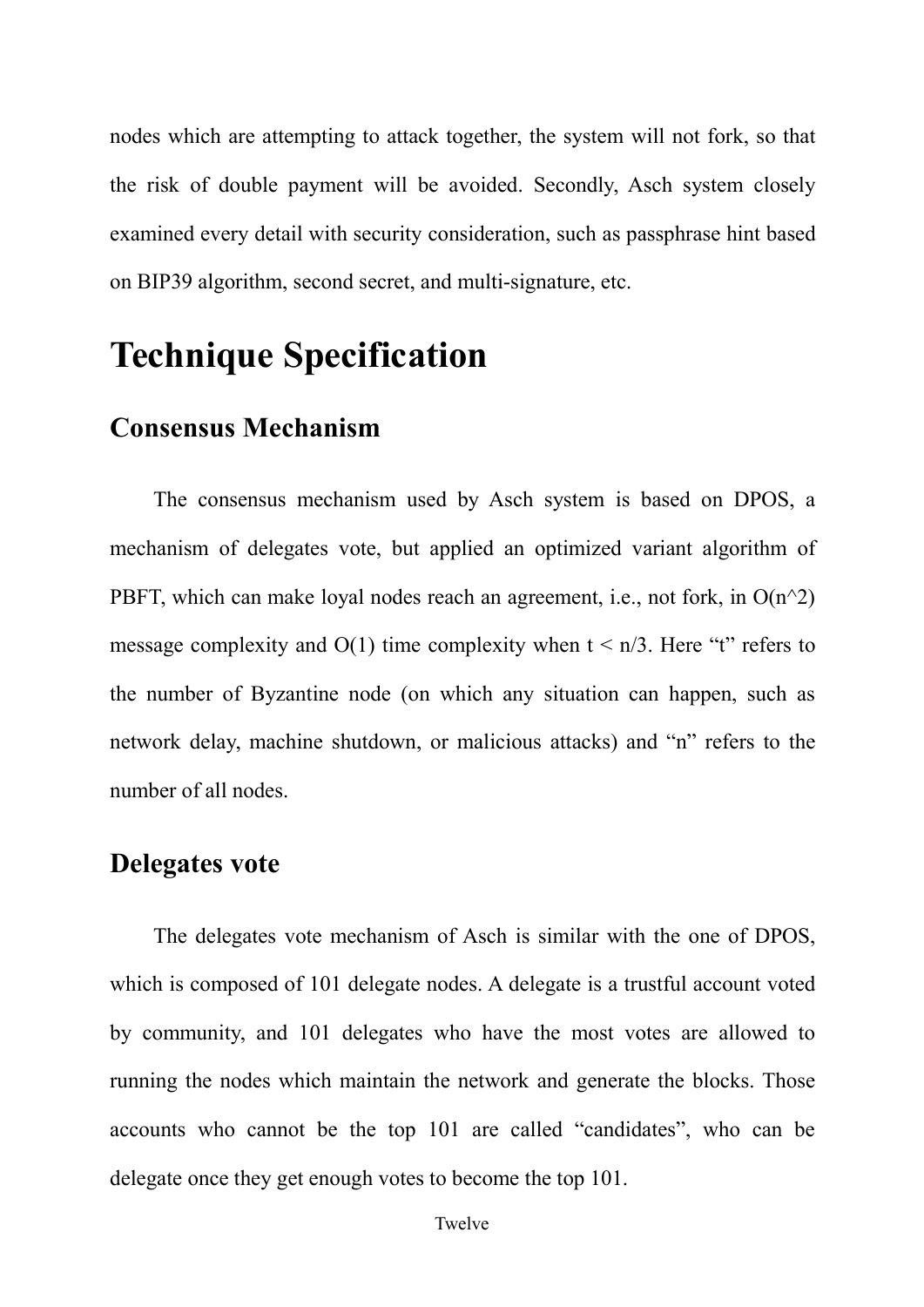Every Asch user has the right to vote up to 101 delegates, and the weights of vote is determined by the amount of XAS owned by this user.

Each voting round will generate 101 blocks, and the ranking change of each voting and delegates will be shown in the next round. The new block will be generated in 10 seconds after the previous one, and then be broadcasted into network and added in the blockchain. Once new block is added, the confirmation count of all transactions before will be increased 1 time. After gaining 6 confirmations, a transaction can be treated as "safe". If the amount of transaction is small, less confirmation count is allowed. In other words, larger confirmation count is necessary when it is a large transaction to improve the security.

If some failures occurred in a few delegates, such as under attacks or shutdown, the block will miss, and this issue will be recorded. This problem has an impact on the online rate of this node hence the voting of community. Therefore the election of delegate should be treated solemnly, for example, a delegate needs to have experience on running a website, ability to maintain the nodes stable, so that the security and stability of the whole system will be strengthened.

#### **Byzantine Fault Tolerance**

The major difference between Asch system and DPOS is reflected in the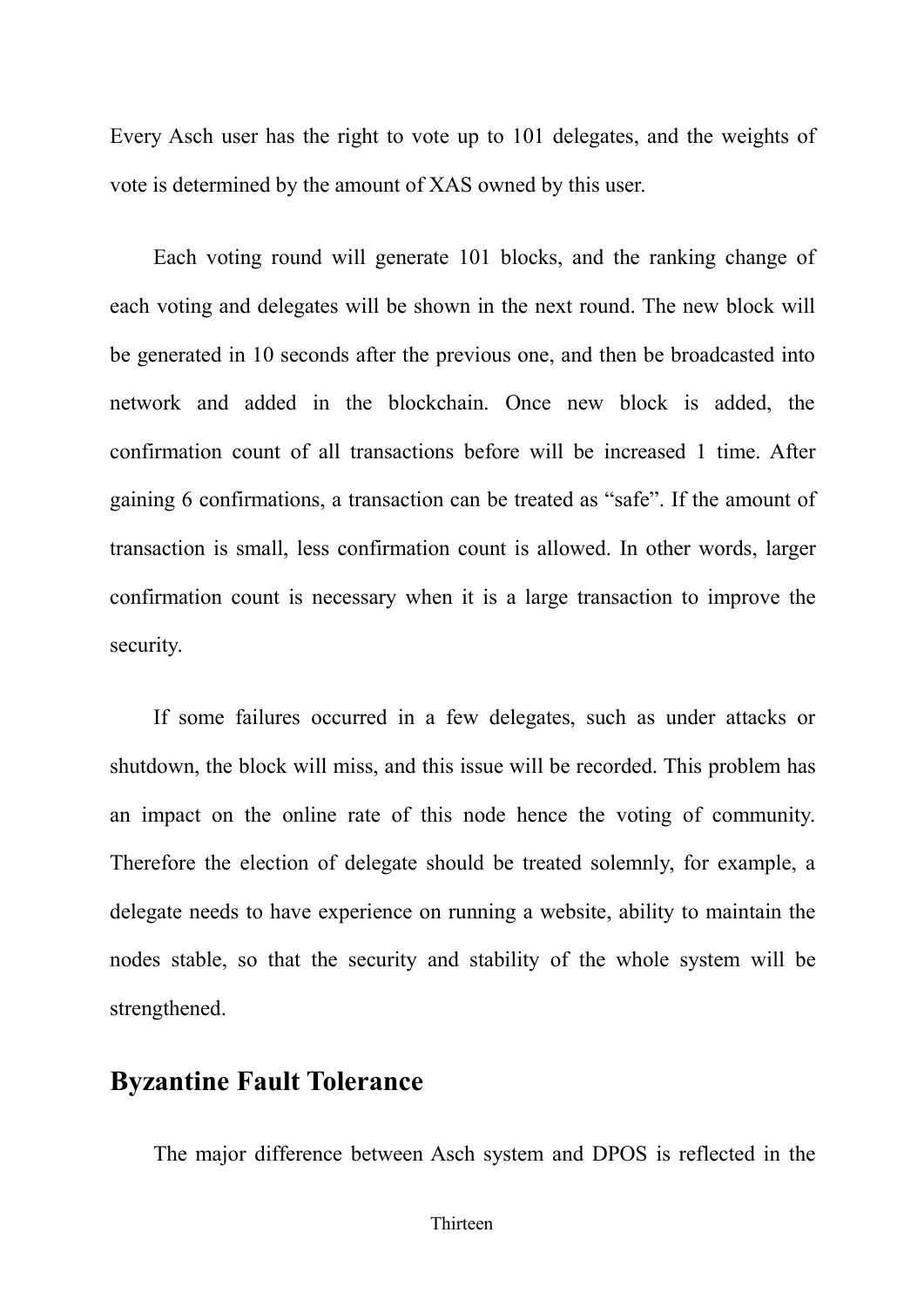second part of the algorithm.

What the DPOS applied is, first, randomly sorting the delegate list of current round (to make sure the delegate order of each round will be different and the delegate of next round cannot be predicted ), then let delegates create block in turn through a round-robin way. The main issue of this algorithm is that, if a delegate attempt to attack, he may broadcast many different blocks, which may contain double payment trades, to "fork" the whole network. It is no doubt that if only one delegate betrays, the fork will be solved by syncing with the next longest chain. However, it will take a much longer time to eliminate betrayed nodes as their amount is increasing. A few betrayed nodes are enough to have a serious impact on system security, which means even the transaction gain 6 confirmations, it still may not be safe.

To deal with this problem, we introduced an algorithm known as PBFT (Practical Byzantine Fault Tolerance). Same as DPOS, PBFT also chooses delegates in the way of round-robin. The different part is there will not be a block generated after delegates are voted. In fact, there will be a piece of propose issued to determine the hash code of next block. Only when more than 2/3 of all nodes agree with this propose, next block will be generated. The hash of next block must be the same as that agreed with all delegates of current round. Essentially, the introduction of PBFT solved the issue of abusing the delegates' right, and improved the control capability of ledgers.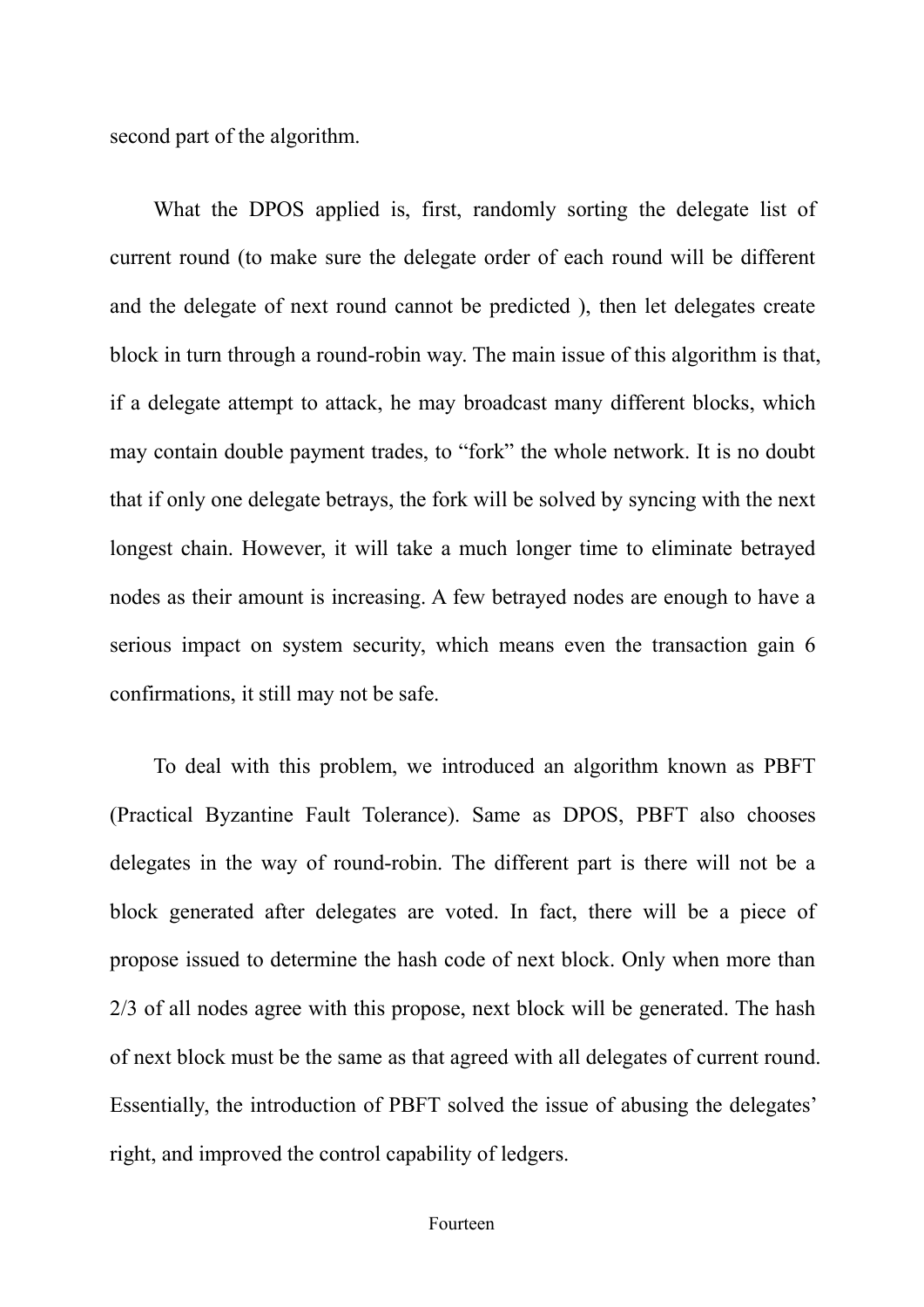#### **Sidechain and DAPP**

Asch system provides a command tool by which developers can easily create a basic sidechain system. Developers are also able to fully customize their sidechain system, including its own database, consensus mechanism, trading mode and account architecture. Sidechain system can be hosted in the clusters of nodes of individual delegates, so that a partitioned mechanism can be naturally generated hence avoid the rapid expansion of the main blockchain.

Every DAPP is related to a sidechain. A sidechain's core code is developed by nodejs, but UI can be programmed by any of front-end techniques such as QT, HTML, or JavaScript. The communication between front-end and back-end is usually implemented under JSON RPC protocol. The developer or owner of a DAPP can trace the usage of their application. Compare to cryptocurrency that is based on community consensus, DAPPs are more like a private company. All the transactions within a DAPP are handled by main node, which is run by DAPP's owner. The owner of DAPP must have an Asch account, like a multi-signature account, whose major objective is to create a consensus of a new block and to sign it in DAPP's main node, just like multi-signature wallet. Once a new DAPP is created, and signed in main node, the SHA256 hash of this block need to be calculated, and submitted to the main blockchain of Asch system as a DAPP block by the owner of it. When Asch's main blockchain received information of a trade including DAPP hash, the delegate will compare it with the previous one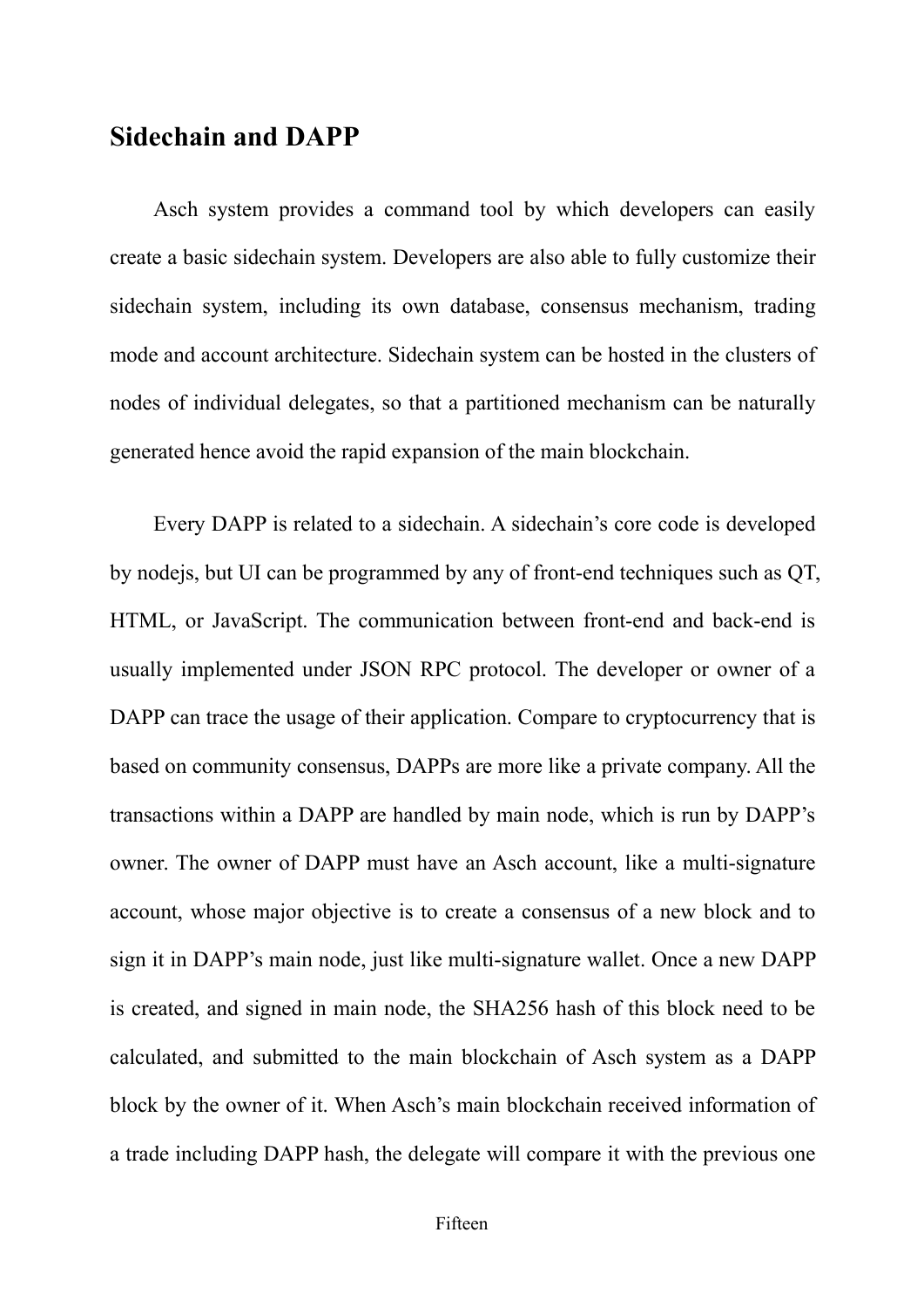and then store it into Asch blockchain. Then lately when main node is in sync with network, the user will validate all DAPP blocks through Asch blockchain, which means it is impossible to remove the previous DAPP block from main blockchain. Developers can replace Asch blockchain with Bitcoin blockchain to use the same functionality since the usage of Asch API will be the same. The security of DAPP can also be guaranteed by Bitcoin blockchain. Developers can take advantage of both XAS and BTC as the currency of their DAPP. In the case of money in-and-out when using a DAPP, the XAS or BTC will be delivered to a DAPP address, and appropriate amount of money will be shown in that DAPP's account, ready to use. The deposit mechanisms of both BTC and Asch are the same, which is to deliver to a particular DAPP address, and then the appropriate amount will be shown in the account. In every DAPP the account is created by the developer, so all deposited BTC or Asch coin will be saved in related address. Considering the security, only those DAPP accounts owned by trustable signers with multi-signature are recommended. A withdrawal from DAPP is main node's responsibility. When someone requests a withdrawal of money, DAPP main nodes will acquire the request and move the currency from DAPP address to Asch blockchain or Bitcoin blockchain. Developers are allowed to issue a token in their own DAPP, and to use it as the currency of this DAPP. These kinds of token can be circulated in DAPP like XAS or BTC, but they are not allowed to transfer from one DAPP to another directly but through Asch main blockchain.

# **Sandbox and VM**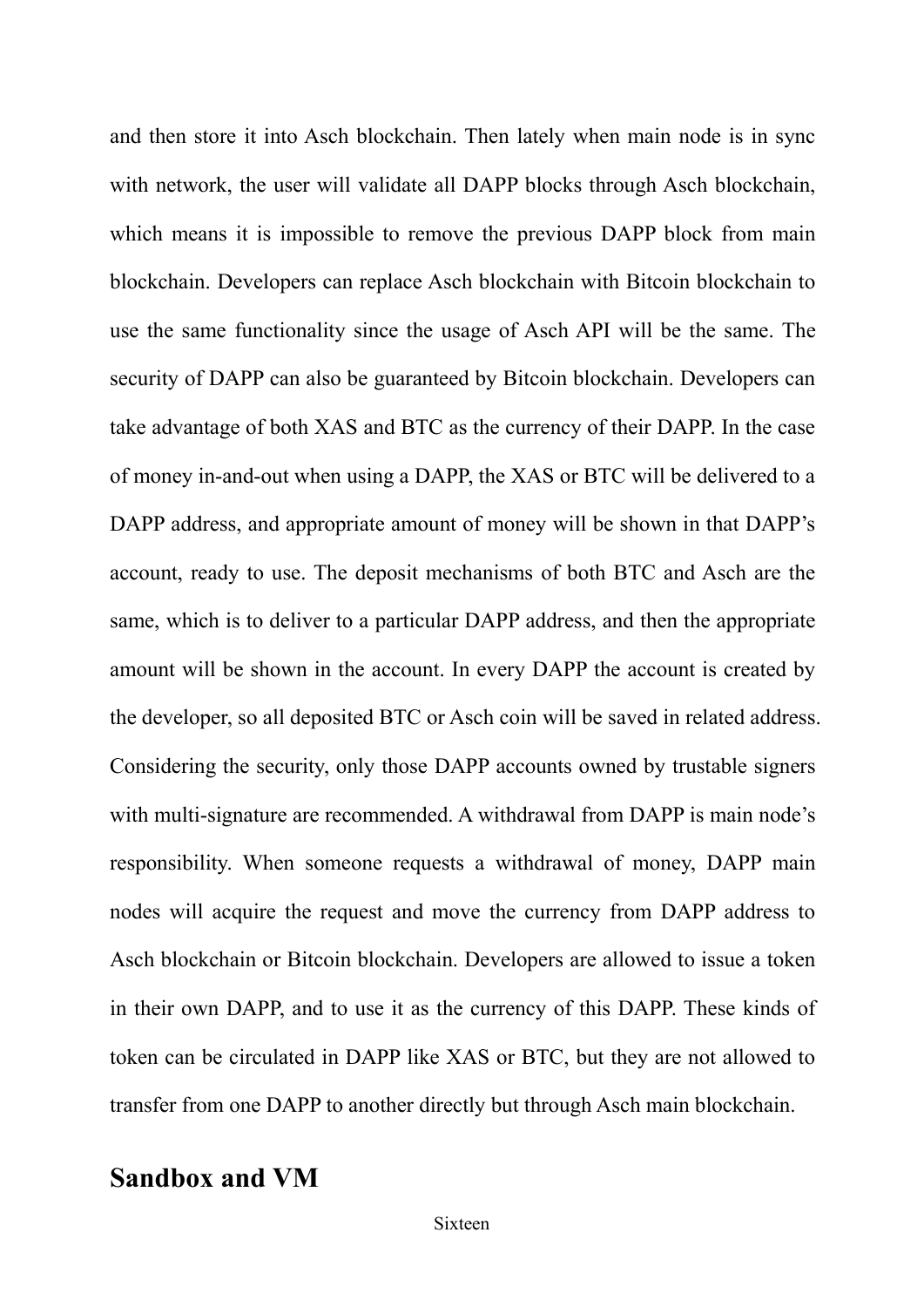Sandbox is a execution environment that restricts program's activities under the security policy. In early time it was used to test suspicious software, for example hackers usually use sandbox technique to run some virus or unsafe program. The implementation of a classic sandbox is usually to intercept the system calls, to monitor program's activities, then control the usage of computer's resource such as disk I/O according to user's policy.

Asch system implemented sandbox mechanism by using VM module of nodejs. The VM module is an encapsulation of JavaScript V8 engine, which is used to run the pure JavaScript code. But it cannot use system APIs like file system or network communication. It also is lack of "require" function therefore the third-party libraries cannot be imported smoothly and even worse, the modular development cannot be conducted. This requires DAPP developers to use a "browserify" technique to bundle all the third-party libraries they used to a JavaScript file, so that Asch system can load it and run. Some necessary system level API will be provided to sidechain through IPC (Inter-Process Communication), which takes into account both security and functional completeness.

### **Transaction**

Asch system has built a abstract transaction layer, on which almost all the functionalities of system core are established, such as transferring, voting, application store, deposit, and withdraw. The sidechain itself can also implement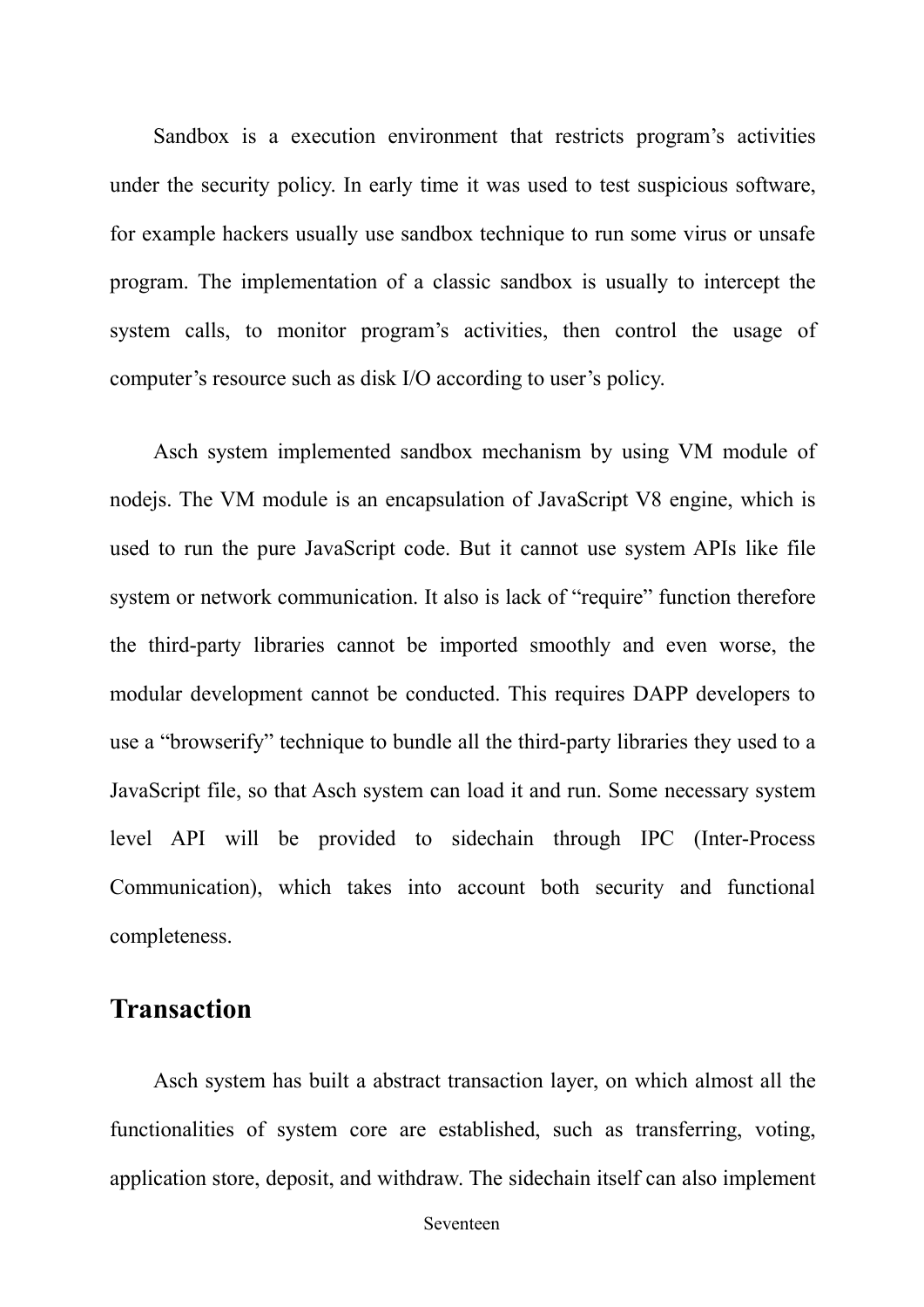its own type of transaction. The main difference between each transaction is their types and assets. The data structure of a basic transaction is as follow, and the extension of transaction will be saved in different asset table according to its

| type. |                                            |
|-------|--------------------------------------------|
|       | Transaction {                              |
|       | required VARCHAR(20)<br>id;                |
|       | required VARCHAR(20)<br>blockId;           |
|       | required TINYINT<br>type;                  |
|       | required INT<br>timstamp;                  |
|       | required VARCHAR(21)senderId;              |
|       | optional VARCHAR(21) recpientId;           |
|       | required BIGINT<br>amount;                 |
|       | required BIGINT<br>fee;                    |
|       | required BINARY(64)<br>signature;          |
|       | optional BINARY(64)<br>signSignature;      |
|       | optional TEXT<br>signatures;               |
|       | required BINARY $(32)$<br>senderPublicKey; |
|       |                                            |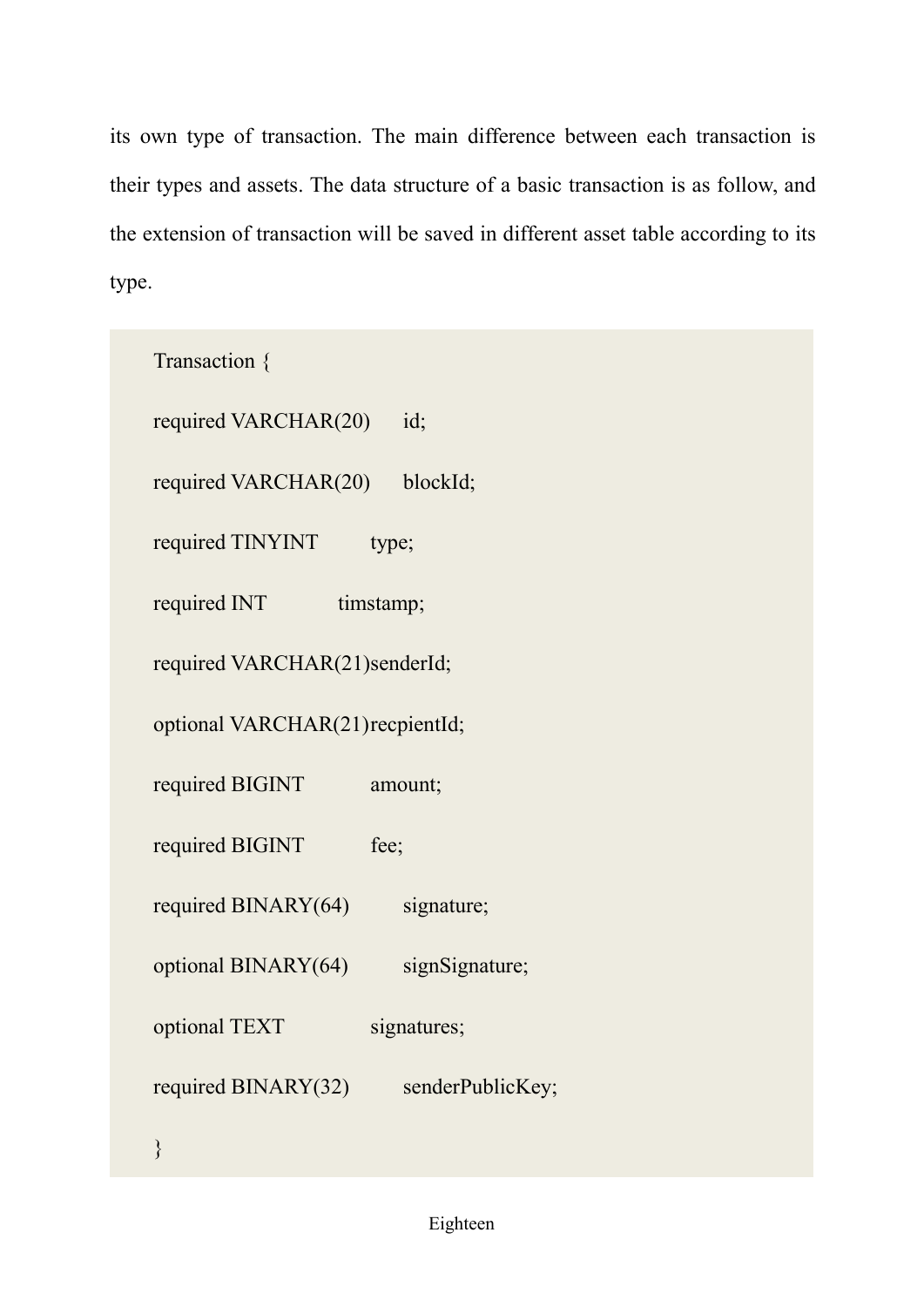Let us take a vote transaction as an example: the vote entity is connected to a basic transaction through transaction Id like follows:

```
Asset Votes {
required VARCHAR(20) transactionId;
optional TEXT votes;
}
```
#### **Account System**

Every account in Asch system consists of one master secret, a pair of public/private key and an address. Users can also set their own second secret. Note that the difference with Bitcoin here is that each account is related to only one address, instead of multiple addresses and private keys related to one wallet in Bitcoin.

Master secret is a mnemonics used to produce real wallet in line with BIP39 standard. The mnemonics is much easier to remember for people than other binary or hexadecimal characteristics. The way in which a master secret is generated is to convert entropy on a multiple of 32bit into several words, particular in Asch system, the length of entropy is 128bit and it will be converted into 12 words. The master secret, as a top-level password, is maintained by users instead of published in public. Once users lose their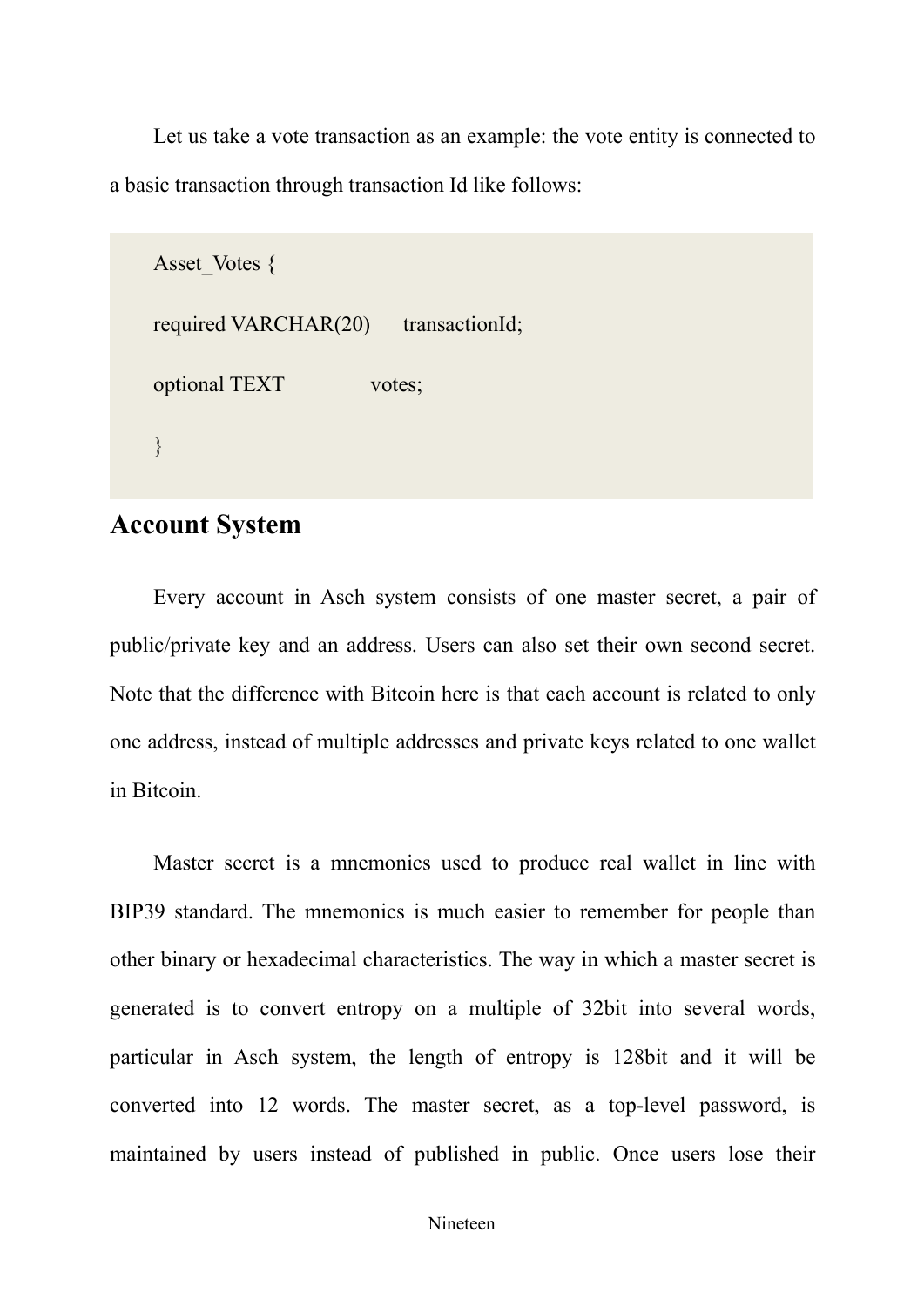passphrase they would lose the ownership of their account. A master secret is generally like follows:

barely decline dust stamp protect color certain cup arena busy latin shell

A pair of keys includes public key and private key, which uses SHA256 hash of master secret as seed and is generated through ed25519 Edwards-curve Digital Signature Algorithm (EdDSA). It looks like this:

```
Public Key:
```
9989388b220a13465e49f52df5ba28ba08eb1e7a973320347f9687a107dc2f9

a a shekarar 1999 a shekarar 1999 a shekarar 1999 a shekarar 1999 a shekarar 1999 a shekarar 1999 a shekarar 1

Private Key:

91e891f653e3ed0232d8c7de2e72b625d50d48593fc0fb570c0db25c5e4456 9a9989388b220a13465e49f52df5ba28ba08eb1e7a973320347f9687a107dc2f9a

The account address is a big number generated by reversely converting the first 8 bits of SHA256 hash of public key, shown as follows:

```
5034187504202890358
```
# **Client**

Asch platform provides three types of clients: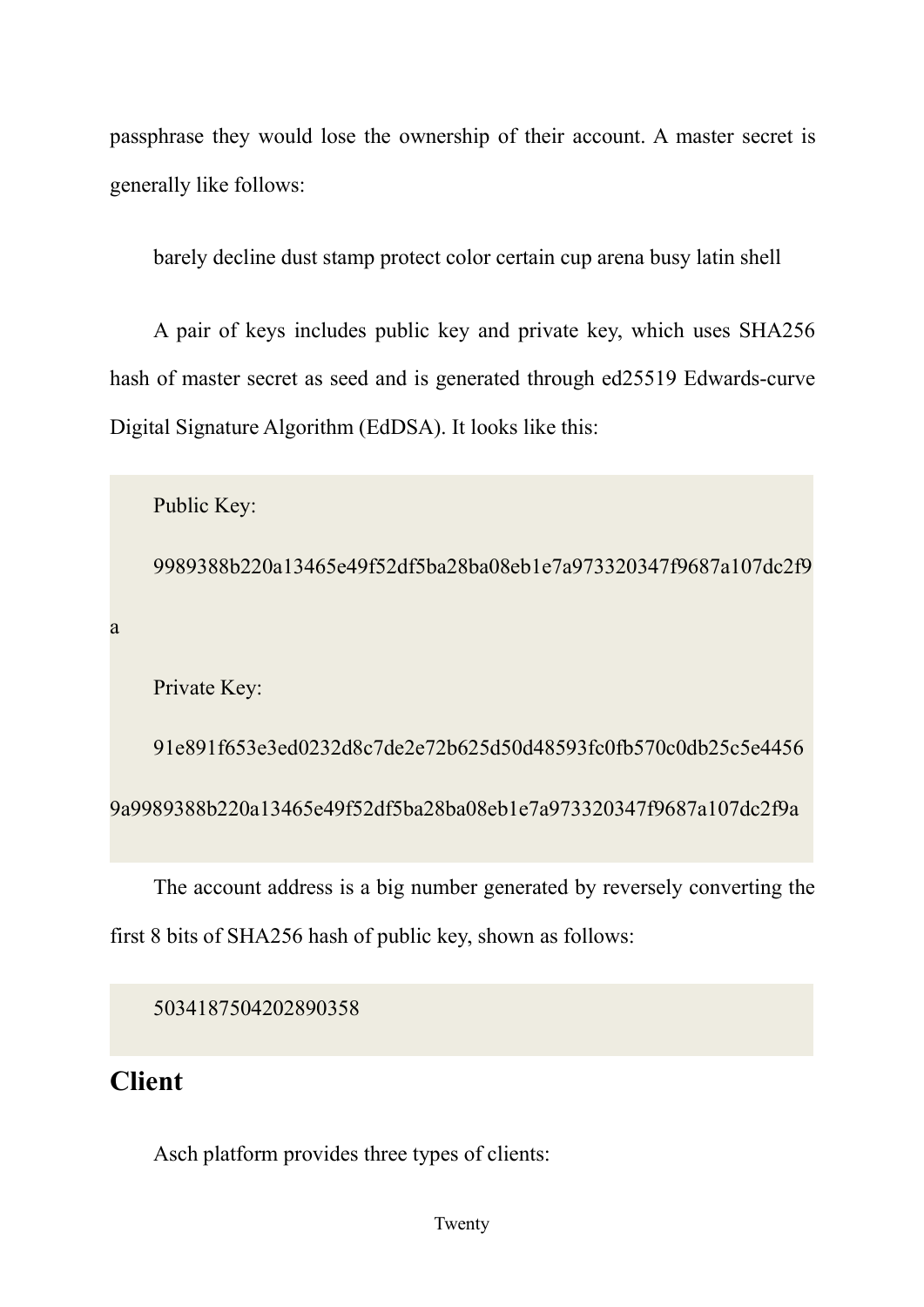The full version client is a perfect solution for those super users, delegates and developers, running on Windows, Mac OSX and Linux, but only Linux system can run delegate nodes on which blocks forging is enabled.

The light wallet client allows users to connect network through full version wallet or API, but it is necessary to open all the rights of this API by the owner of this full version wallet. A full version wallet can download the whole blockchain from other full version wallets through peer-to-peer network.

An ordinary user usually use light wallet to manage his/her Asch account. The light wallet can run on Windows and Mac OS platform without installation. It utilizes the system built-in browser. It needs to be noted that the light wallet cannot run as a network node since it would not download the blockchain data but only links with other nodes through HTTP protocol, which have several advantages: first, no blockchain data downloaded would keep the volume small; second, no private key broadcasted to network make it possible to make all types of trade since all the data will be signed locally. If you want to run a delegate node, you can use light wallet to register a delegate account, but cannot run delegate node through it to produce block. In order to run it, downloading and running a full version wallet in Linux would be necessary. The DAPP users can take advantage of light wallet to manage installed DAPP. The APIs of both DAPP and node are available for developer to invoke, so that it can make them rapidly and easily creating JavaScript DAPP through Node.js.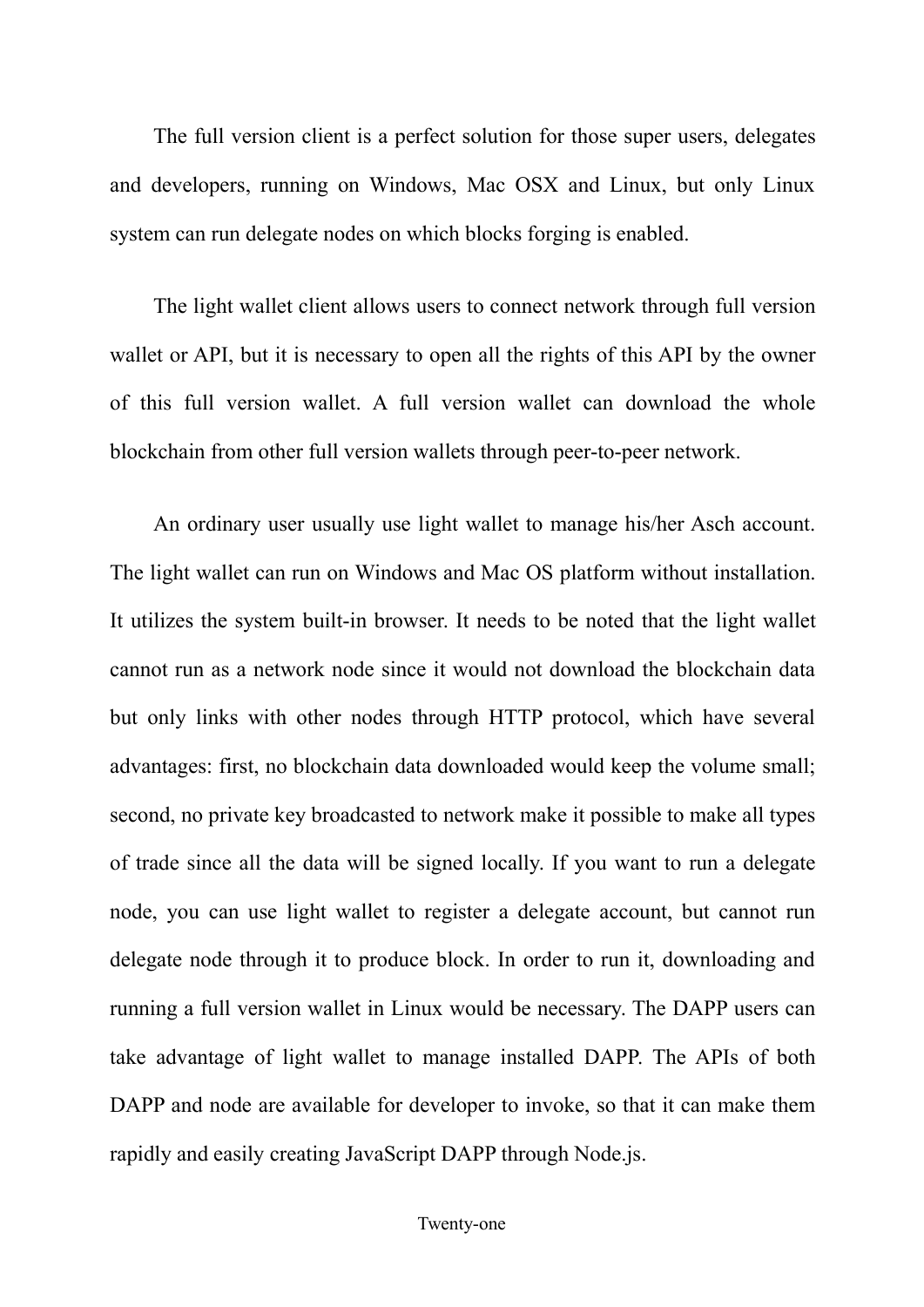The mobile version client allows users to manipulate their own Asch accounts on their mobile devices, both iOS and Android platform. They can download the client from AppStore or Google Play. The backend of the client is based on our solution applied in our desktop version, but mobile client applies responsive UI instead to fit the mobile device screen and changes some interface mode according to the device characteristics. This mobile application brings mobile user-friendly interface, like Bitcoin or some major bank application, and of course, the mobile client can also support all the DAPP you like running inside of it.

### **Performance**

All the information of a transaction usually occupies about 100 bytes. Let us calculate how much network bandwidth will it be demanded when system achieve 10,000 TPS. Since the interval of block production is 10 seconds, each block needs to carry 100,000 transactions, which make the volume become 10 MB. This 10 MB data needs to be broadcasted to whole network, so even under the best situation, 10 nodes will be achieved in the first step, and then 100 nodes in the next step, and each step is supposed to complete in 5 seconds, which makes the necessary bandwidth be 10MB x 10  $/5 = 20$  MB. Considering the bandwidth loss and unexpected circumstance, we think that bandwidth needs to be at least 40 MB to satisfy the 10,000 TPS throughput. Although this volume of bandwidth is not easy to gain, it can be sure that it will bring much more benefit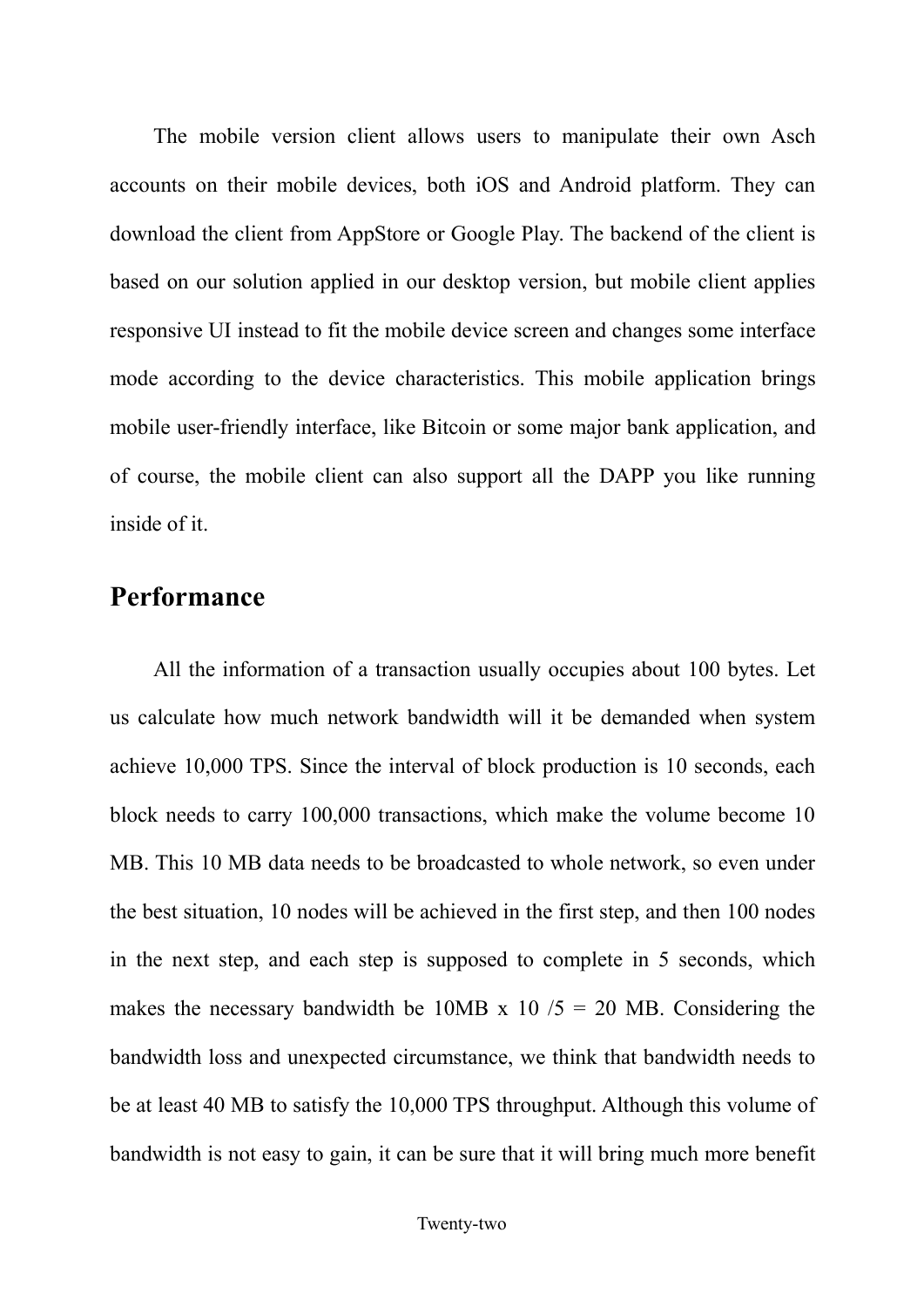to delegates than the cost. In Nov 11, 2014, the peak throughput of Alipay payment system reached 85900 per second. There is still possibility for optimization of trade throughput in Asch system, which is our major investment in the future.

# **Scenarios**

# **Token System**

The "hello world" program generated by Asch toolkit would be a basic token system.

Developers may not need to write even a line of code but adjust some initial parameters in genesis.json, to publish a token system. Like tokens based on Ethereum, the token in Asch system can represent gold, stock, mortgage, or any other type of asset. These tokens can be traded with XAS transferred in sidechain in a decentralized way, and with any other currencies in a centralized exchange.

# **Mediatory Contract**

Let us assume that a buyer wants to trade with a person he/she does not familiar with. Generally if the trade is well-doing, both would not hope the interference from a third-party. But if there is any issue occurred in the process, like the buyer does not satisfy with the items, they would like a mediator to help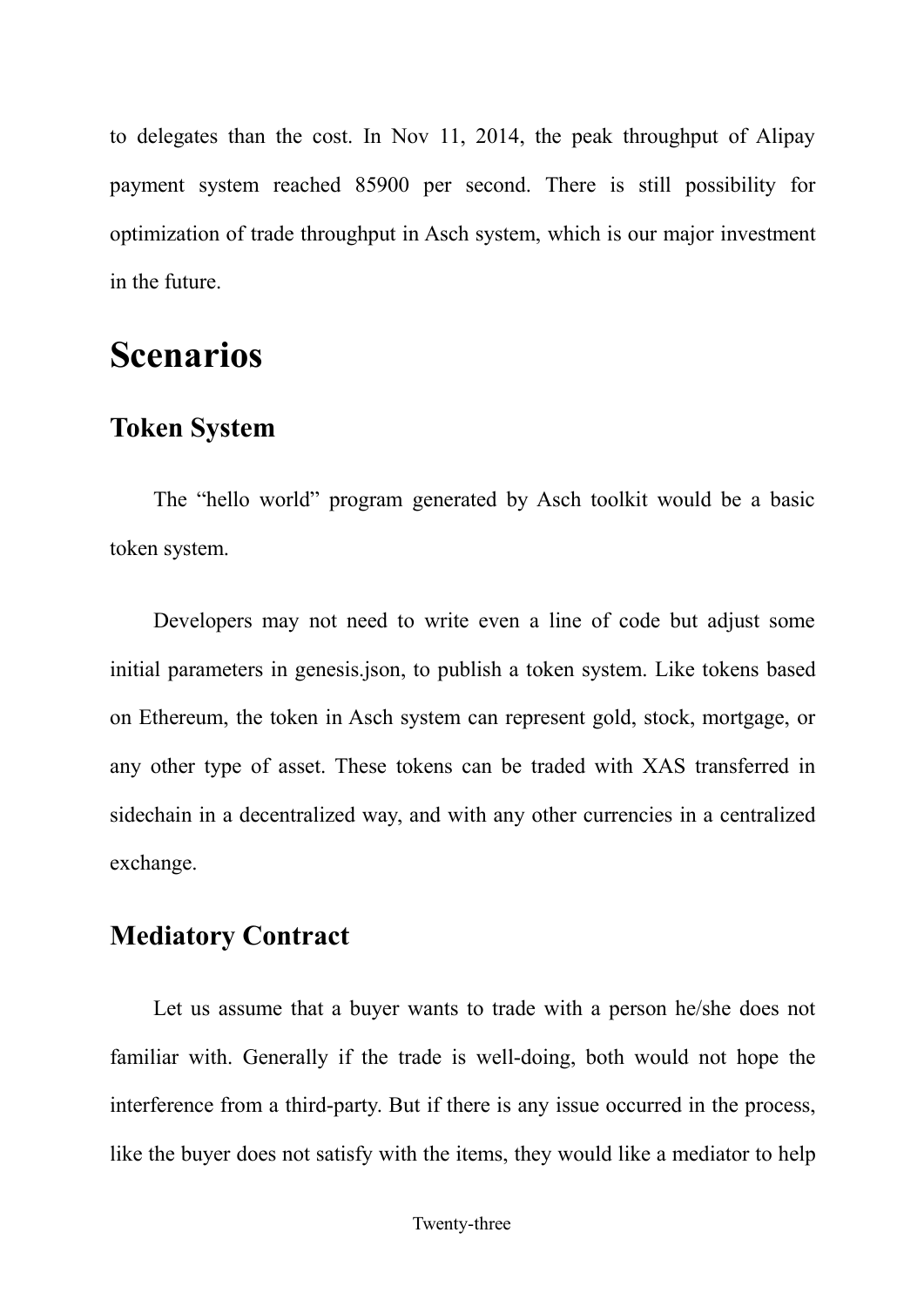solving the problem. The mediator will ask both sides to present some evidences and then make a decision, for example, ask seller making a refund. This business process can be described as follows:

1. Both the buyer and seller of the transaction choose a mediator together.

2. The buyer creates a 2-3 multi-signature account by using a public key shared with all the three parties. Then the buyer transfers the money into this account, then signs and publishes a transaction in which the buyer's account and seller's one are treated as promotor and recipient respectively. At this moment this transaction would not be confirmed immediately until two of these three people have signed.

3. The seller deliver the item to the buyer.

4. If the buyer received the item and satisfy with it, he/she will sign the transaction with his/her private key. After that when the seller sign the transaction again, it will be completed successfully.

5. If the buyer does not satisfy with the item, he/she can can appeal to the mediator and show evidences about the item with faults. Then the seller also can show evidences against buyer's one. Finally the mediator would make an agreement with one of the two sides of trade and sign this trade together to complete it.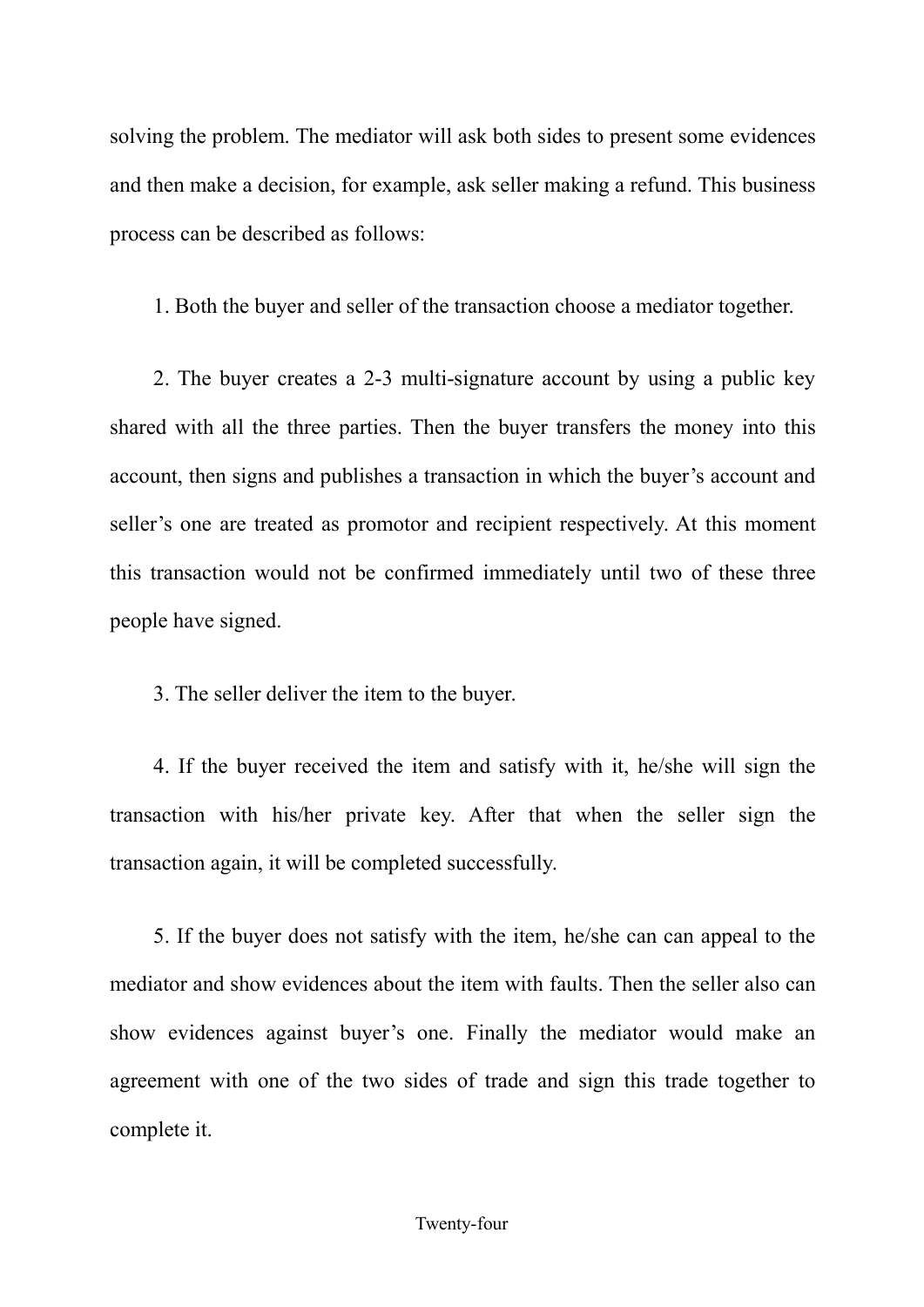#### **Decentralized Exchange**

There are two types of decentralization according to legal currency support. If legal tender is not supported, the full decentralization can be realized; otherwise only half decentralization would be supported. In this case, legal tender can circulate through gateway but transaction information would be made public.

Full decentralized exchange can still be divided into two types: one is peer-to-peer trade through "atomic cross chain exchange API". The other one is pending order, which require seller transfer an amount of asset to Asch sidechain from other blockchain. This transferring should be achieved by the SPV proof of frozen assets of main chain. Beside, with the support of relational database, it is easy to create a well performance matching engine by using union-table query and index.

### **Existence Proof**

Existence proof is used to register copyright, patent and so on, which is based on the idea that to prove an existed particular file by saving hash code of this file into Asch sidechain. In addition we can add metadata such as timestamps, owners' digital signatures to prove when they own these files. This kind of information cannot be forged or tempered, also will not expose the privacy data and ready to verify at any time without athird-party authority.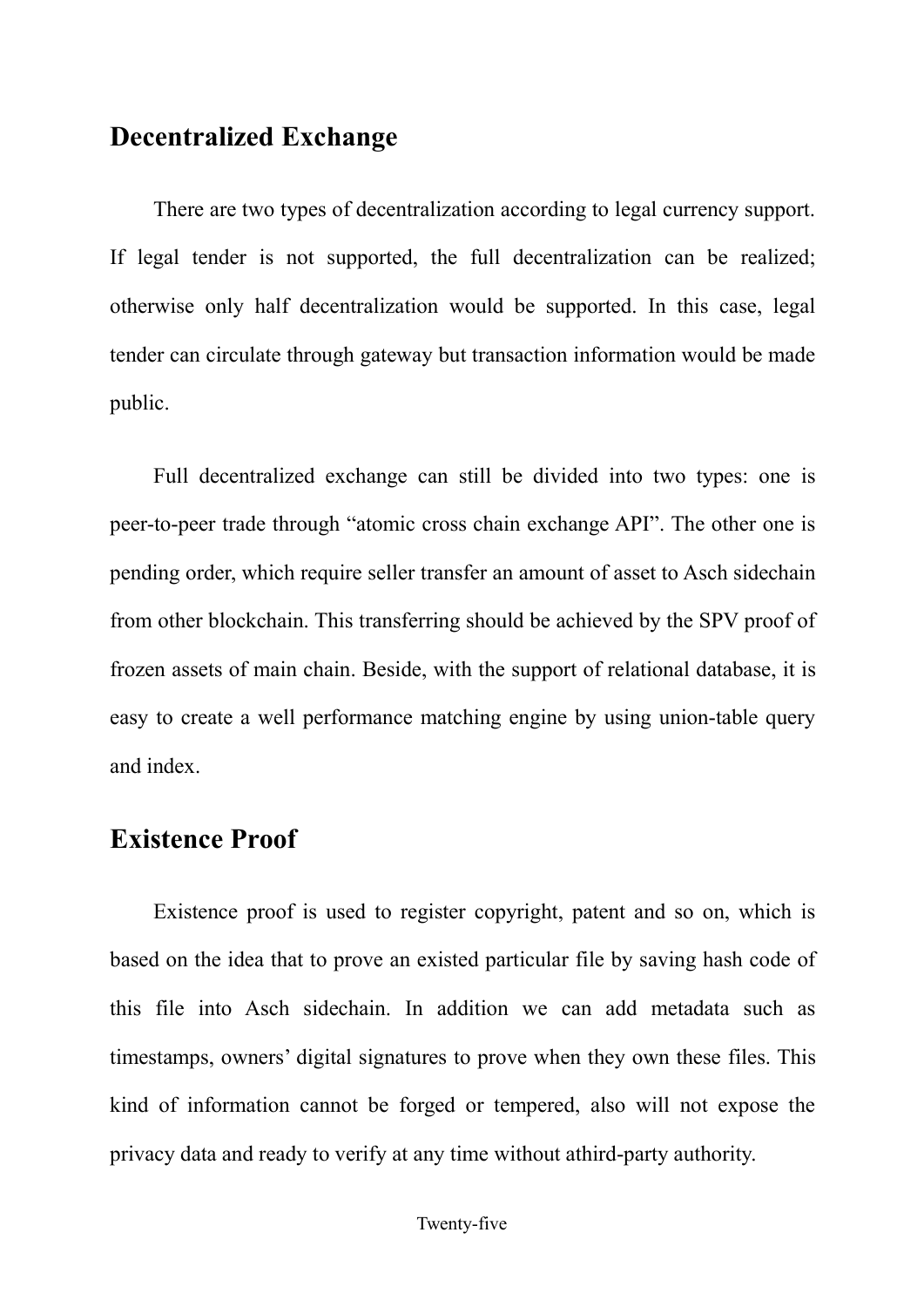#### **IoT (Internet of Things)**

There are numerous of online devices existed in IoT, which make it difficult to manage all the devices and identification of every nodes by a centralized institution. Asch sidechain is an excellent solution for it. Firstly, it can deal with trustiness among different nodes. It means that all devices connected to each other to be a distributed network, and trade between devices can be verified by consensus algorithm, and can be traced, audited, and analyzed. Secondly, different types of devices can be connected to different sidechains, and this natural partition mechanism that we mentioned above can prevent main ledger from explosive increment. Let us imagine that a vending machine in a sidechain based IoT can not only monitor and report its own stock, but also analyze historic trading data to select suppliers through bidding, and then complete payment automatically.

# **Conclusion**

Asch system is a decentralized application platform, which is designed to lower the threshold for developers, such as using JavaScript as develop language, supporting relational database to save transaction data, and making DAPP development be similar with traditional Web application. It is sure that these characteristics are very attractive to developers and SMEs. The ecosystem of the whole platform cannot be improved until developers make a huge progress on productivity. Also, Asch platform is designed to be open for various fields, not